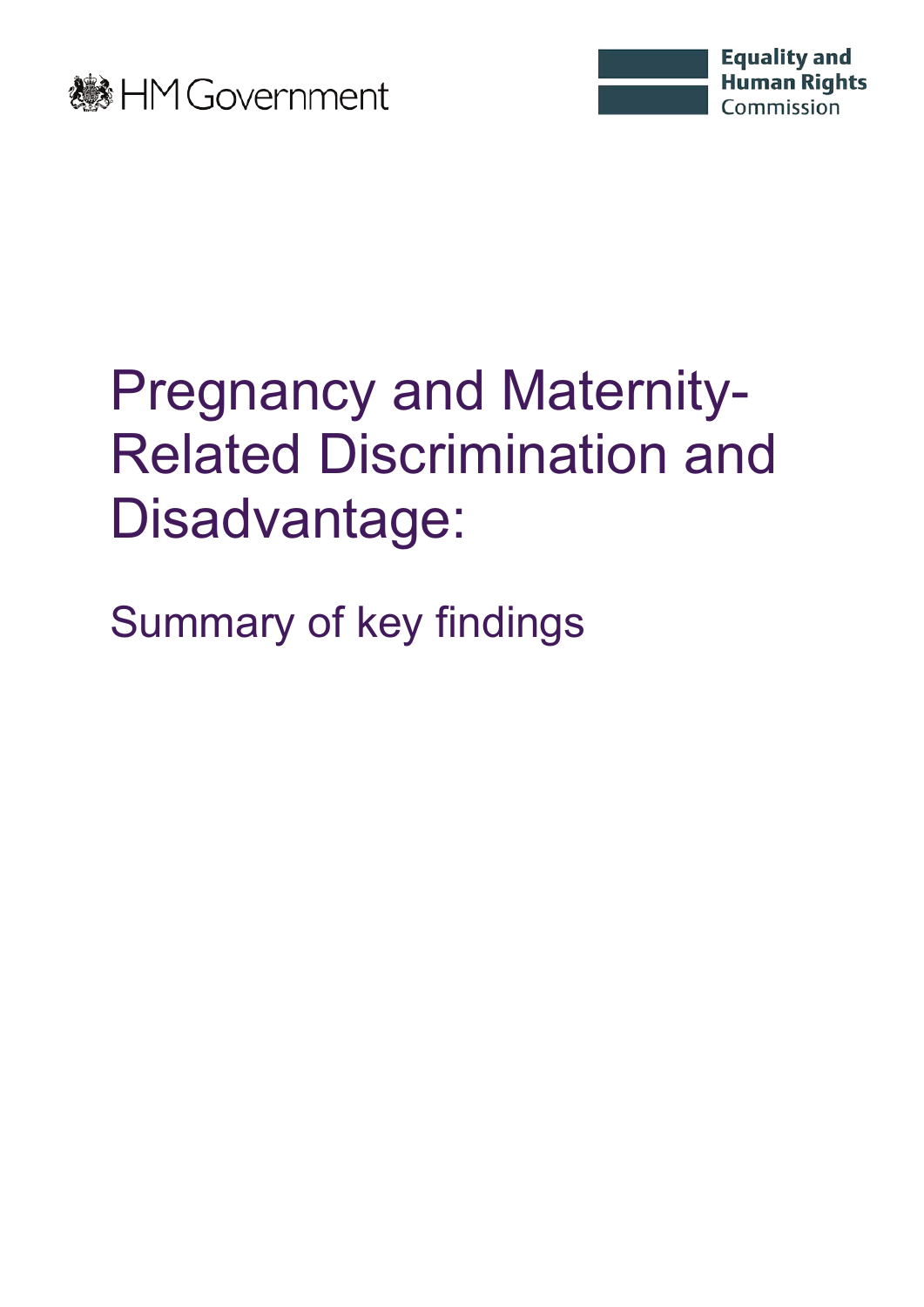## **Contents**

| Sectors where mothers were most likely to report positive experiences 15         |  |
|----------------------------------------------------------------------------------|--|
|                                                                                  |  |
|                                                                                  |  |
|                                                                                  |  |
| Sectors where employers were most likely to have positive attitudes or behaviour |  |
|                                                                                  |  |
|                                                                                  |  |
| Sectors where mothers were most likely to report negative experiences 16         |  |
|                                                                                  |  |
|                                                                                  |  |
| Sectors where employers were most likely to have negative attitudes or behaviour |  |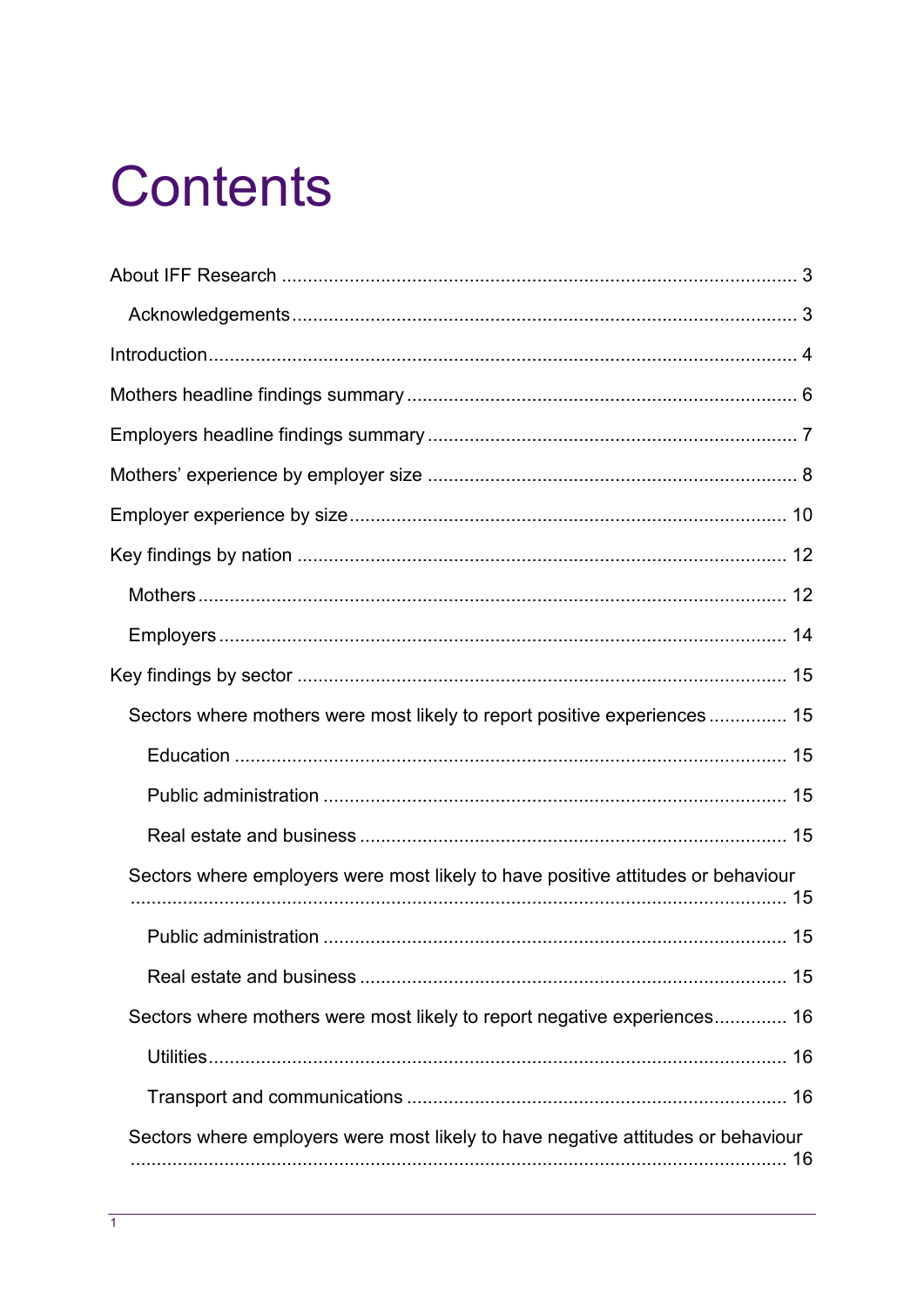| Occupations where mothers were most likely to report positive experience  21     |  |
|----------------------------------------------------------------------------------|--|
|                                                                                  |  |
|                                                                                  |  |
|                                                                                  |  |
| Occupations where mothers were most likely to report negative experience 22      |  |
|                                                                                  |  |
|                                                                                  |  |
|                                                                                  |  |
|                                                                                  |  |
|                                                                                  |  |
|                                                                                  |  |
|                                                                                  |  |
|                                                                                  |  |
| Mothers most likely to report negative or possible discriminatory experiences 27 |  |
|                                                                                  |  |
|                                                                                  |  |
|                                                                                  |  |
|                                                                                  |  |
|                                                                                  |  |
|                                                                                  |  |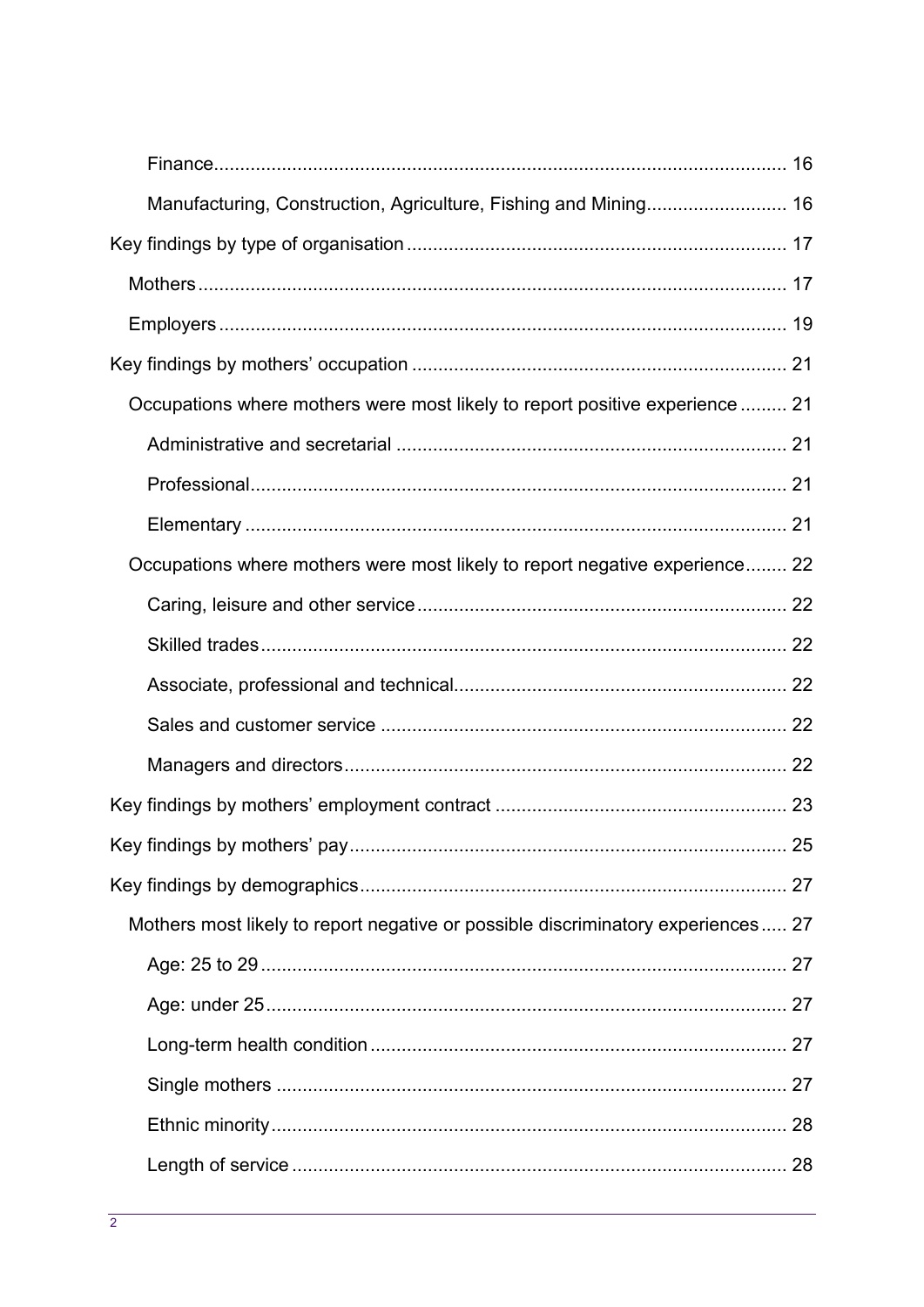This report was prepared by IFF Research Ltd on behalf of the Department for Business, Innovation and Skills and the Equality and Human Rights Commission.

### <span id="page-3-0"></span>About IFF Research

IFF Research Ltd (IFF) is an independent research agency specialising in research in the fields of learning and skills, employment and welfare, equality and diversity, enterprise, and health and wellbeing. Established in 1965, IFF provides research for a range of clients across the public and private sectors.

Authors: Lorna Adams, Mark Winterbotham, Katie Oldfield, Jenny McLeish, Alice Large, Alasdair Stuart, Liz Murphy, Helen Rossiter and Sam Selner.

Head Office: Chart House, 16 Chart Street, London N1 6DD

Website: [www.iffresearch.com](http://www.iffresearch.com/) 

Email: [EmploymentandBenefits@iffresearch.com](mailto:EmploymentandBenefits@iffresearch.com) 

Telephone: 020 7250 3035

#### <span id="page-3-1"></span>Acknowledgements

We would like to thank the large number of mothers and employers that generously gave their time to take part in the surveys and follow-up interviews.

We would also like to thank the Office for National Statistics and National Records of Scotland. Without their support, this research would not have been possible.

Finally, we would like to acknowledge the demonstrable contribution to this research by members of our Academic Advisory Group. Their advice and scholarly outputs have helped to inform and steer all stages of this research project. Their time and valuable insights based on their significant expertise and experience are appreciated. The Academic Advisory Group is:

**Mark Beatson**, Visiting Professor at London Metropolitan University and Chief Economist at Chartered Institute of Personnel and Development

**Professor Caroline Gatrell**, Lancaster University Management School

**Professor Grace James**, School of Law, University of Reading

**Professor Jill Rubery**, Manchester Business School, University of Manchester

**Dr Helen Russell**, Associate Research Professor, Economic and Social Research Institute, Ireland and Adjunct Professor at Trinity College Dublin

**Dr Valeria Skafida**, School of Social and Political Science, University of Edinburgh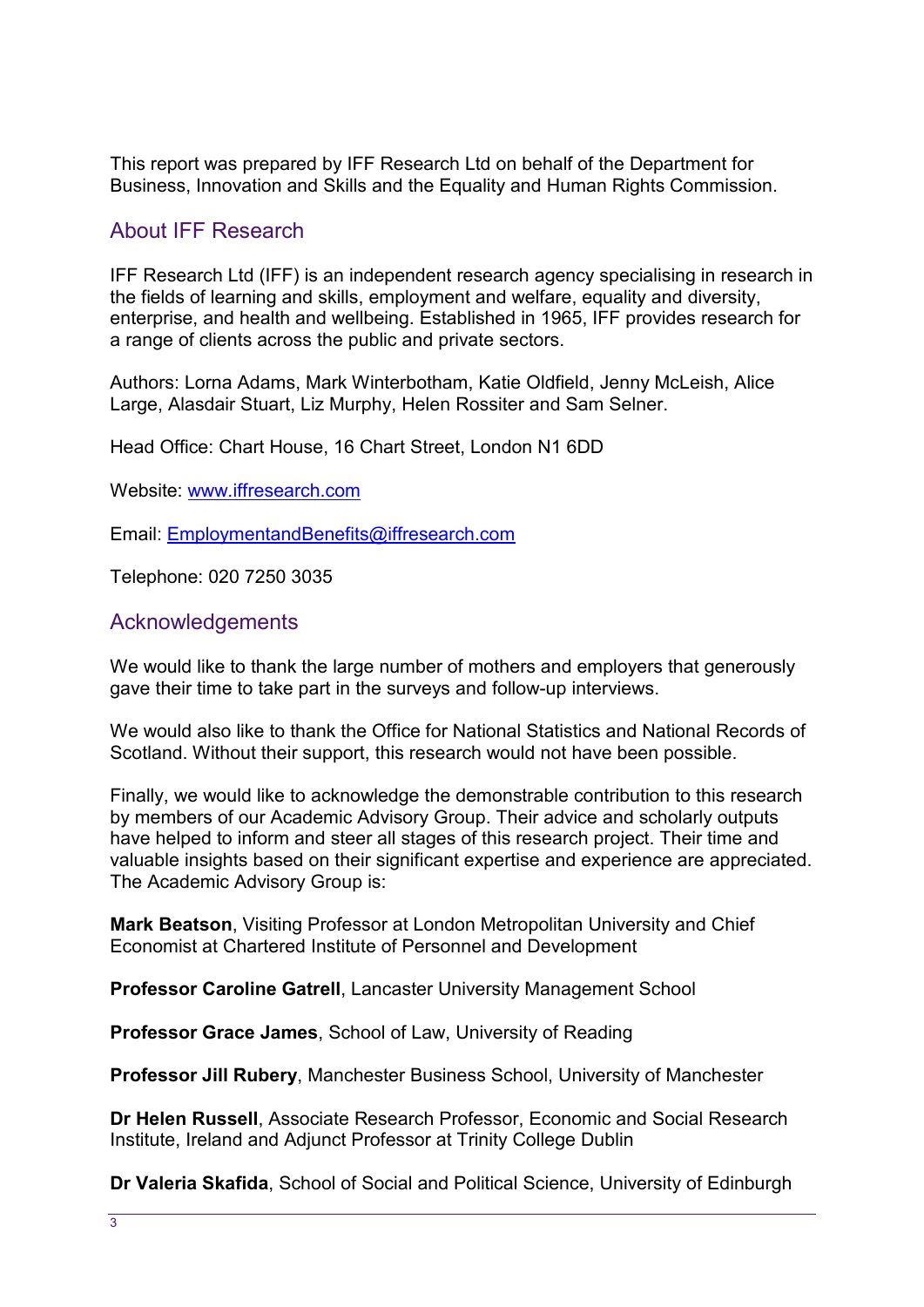### <span id="page-4-0"></span>Introduction

The Department for Business, Innovation and Skills (BIS) and the Equality and Human Rights Commission (EHRC) commissioned a programme of research to investigate the prevalence and nature of pregnancy and maternity-related discrimination and disadvantage in the workplace. The results in this report are based on survey interviews with 3,254 mothers and 3,034 employers. The two surveys cover the views and experiences of employers and mothers on a range of issues related to managing pregnancy, maternity leave and mothers returning to work from maternity leave. The survey findings are based on employers' and mothers' perceptions of their experiences. Mothers' experiences do not necessarily fall under the legal definition of discrimination. Only an employment tribunal can determine whether unlawful discrimination or unfair dismissal has occurred. In some cases the survey asked whether mothers felt their treatment was due to their pregnancy and/or maternity leave. However, in other cases, the survey captured whether or not a mother had experienced a particular situation (for example, dismissal) following their pregnancy but did not ask whether the mother believed it was because of their pregnancy. This report summarises the key findings from this research. The full research reports are published separately.

#### **Notes on interpretation**

Where a figure is shaded in green  $\blacksquare$  it signifies that it is a statistically significant difference that is better compared to the average, that is particular groups of mothers had a better experience compared to the average experience of mothers who took part in this research or particular groups of employers had more positive practices or attitudes than the average for employers who participated in this research.

Where a figure is shaded in red  $\blacksquare$  it signifies that it is a statistically significant difference that is worse compared to the average, that is particular groups of mothers had a worse experience compared to the average experience of mothers or particular groups of employers had more negative practices or attitudes than the average for employers.

Multivariate analysis was performed to identify the key characteristics determining the likelihood of mothers reporting various experiences. Pages which use this multivariate analysis, as opposed to the type of statistical testing used on the tables shown in this document (t-test at the 95% confidence level) include: key findings by demographics. Multivariate analysis also appears on the key findings by sector page and is marked with a †. This analysis can be interpreted as assessing the effects of predictors (socio-demographic characteristic such as mothers' ethnicity, occupation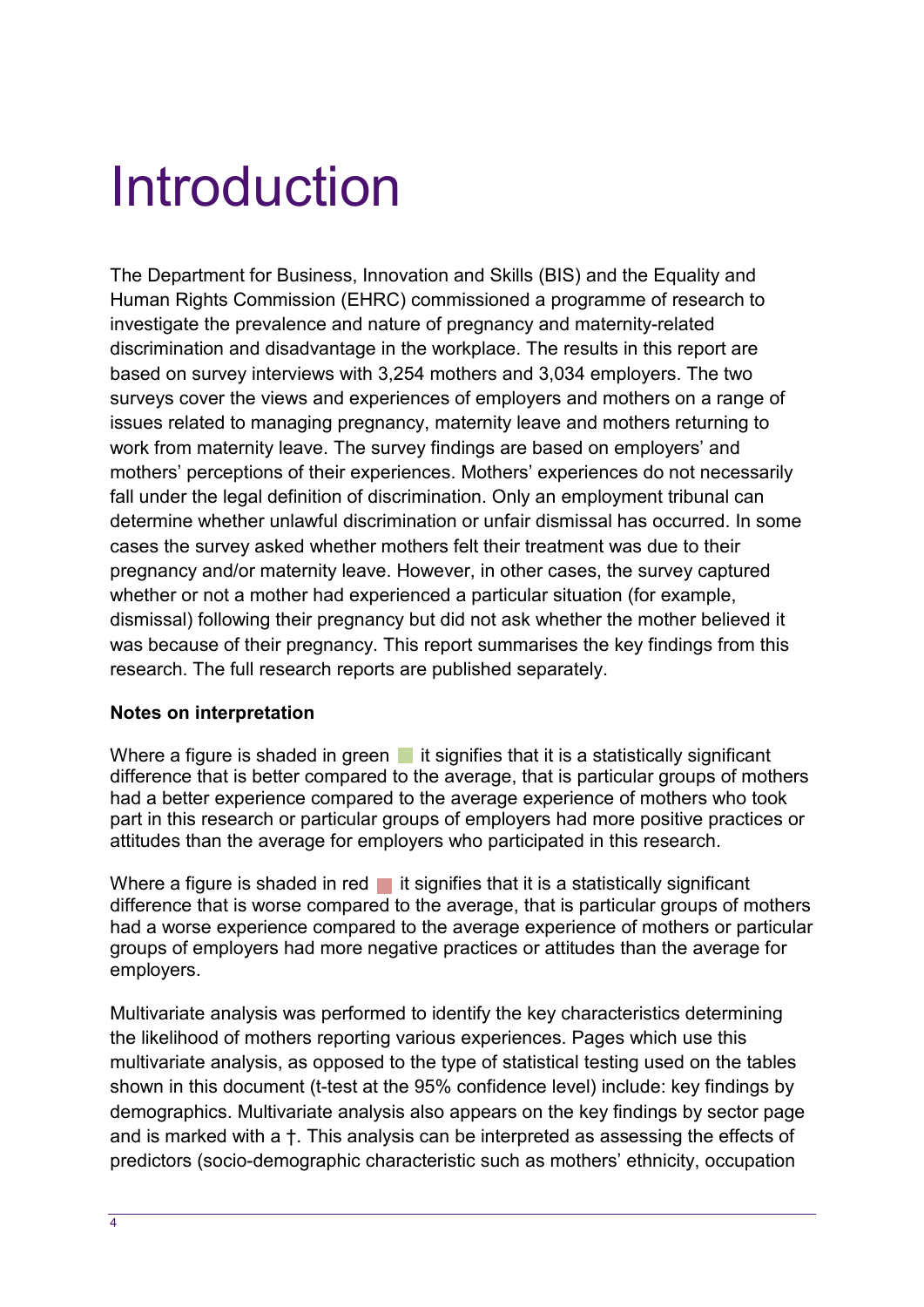or sector) on the Dependent Variable (negative experience) while holding all other predictors equal and taking account of correlations between the predictors.

The term negative or possibly discriminatory experience refers to mothers' responses to a combination of survey questions including: feeling forced to leave their job; financial loss; negative impact on opportunity, status or job security; risk to or impact on health or welfare; harassment/negative comments; negative experience related to breastfeeding; negative experience related to flexible working requests, and any other negative experiences. The term negative impact on opportunity, status or job security refers to mothers' responses to a combination of survey questions including: not being informed about promotion opportunities; being denied training opportunities; removal of duties; being treated with less respect; and threatened with dismissal or put under pressure to hand in their notice or leave.

The industry sectors and occupation groups highlighted have been chosen because their findings differ the most from the norm. This does not mean that other industry sectors or occupation groups do not have significant findings; these are included in the full research reports. Where a protected characteristic has been highlighted, this is because there was a significant finding for this characteristic. Only statistically significant findings are reported on.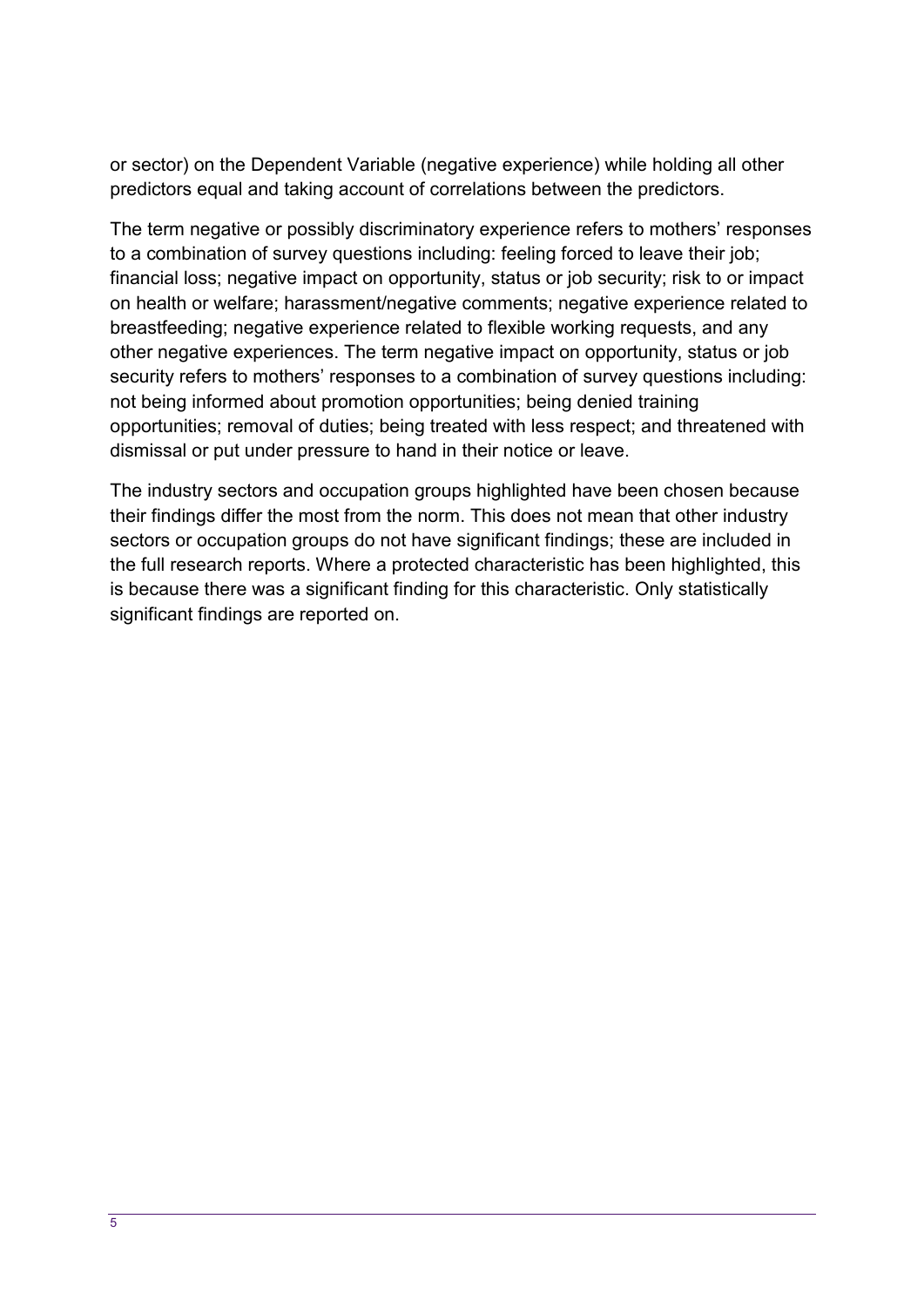## <span id="page-6-0"></span>Mothers headline findings summary

Overall, three in four mothers (77%) said they had a negative or possibly discriminatory experience during pregnancy, maternity leave, and/or on return from maternity leave.

**If scaled up to the general population this could mean as many as 390,000 mothers a ye**ar

Around one in nine mothers (11%) reported they felt forced to leave their job. This included those being dismissed (1%); made compulsorily redundant, where others in their workplace were not (1%); or feeling treated so poorly they felt they had to leave their job (9%).



**If scaled up to the general population this could mean as many as 54,000 mothers a year**

One in five mothers (20%) said they experienced harassment or negative comments related to pregnancy or flexible working from their employer/colleagues.



**This could mean as many as 100,000 mothers a year**

One in 25 mothers (4%) left their jobs because of risks not being tackled.



**This could mean as many as 21,000 mothers a year**

One in ten (10%) mothers were discouraged from attending antenatal appointments.



**This could mean as many as 53,000 mothers a year**

Over two thirds of mothers (68%) submitted a flexible working request and around three in four of these mothers reported that their flexible working request was approved.

Around half of mothers (51%) who had their flexible working request approved said they felt it resulted in negative consequences.



**This could mean as many as 150,000 mothers a year**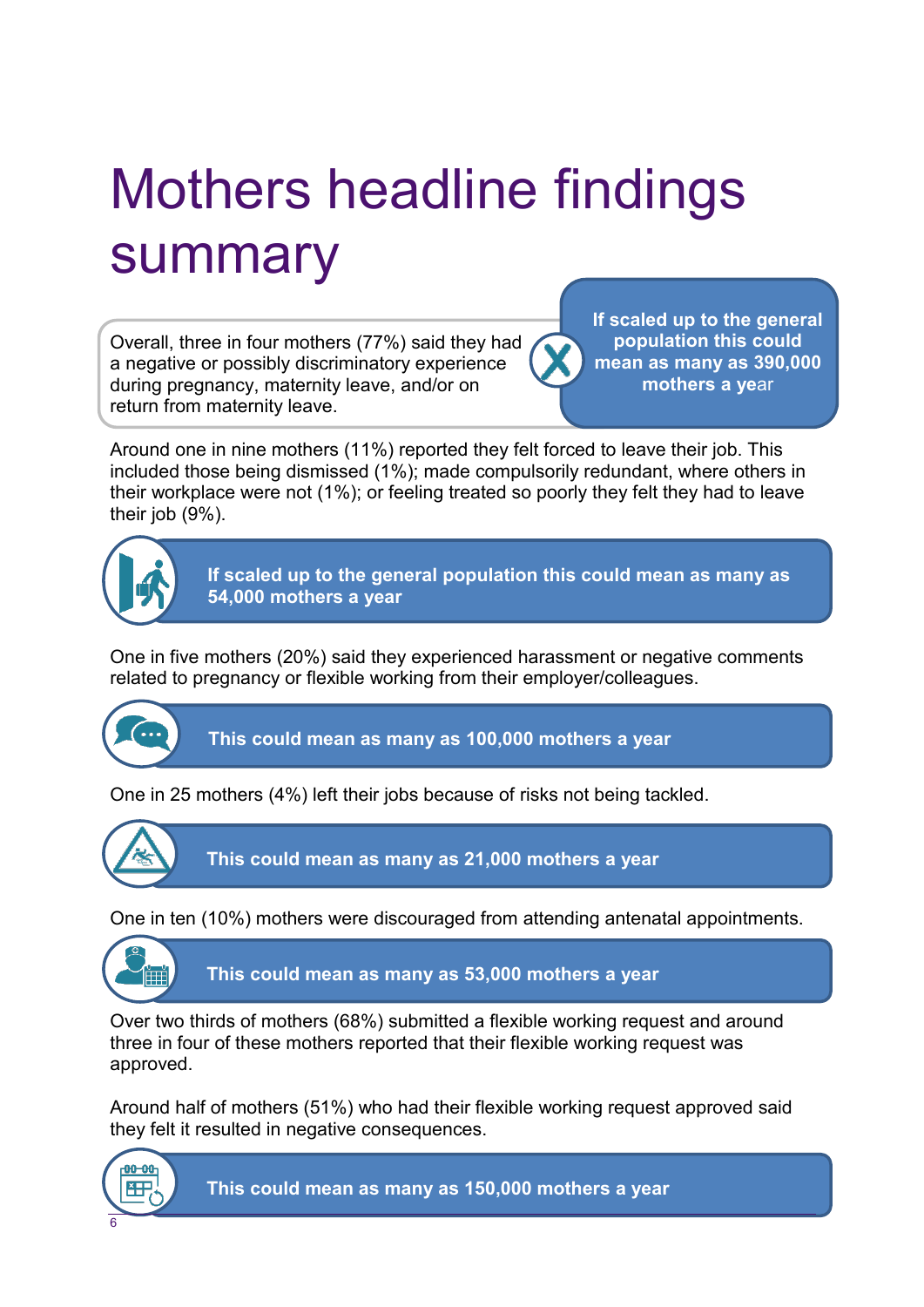## <span id="page-7-0"></span>Employers headline findings summary

The majority of employers (84%) reported that it was in their interests to support pregnant women and those on maternity leave. The main reasons for this were because it increased staff retention (58%) and created better morale among employees (20%).

The majority of employers were positive about managing most of the statutory rights relating to pregnancy and maternity (for each statutory right, more than half of employers felt it was reasonable and easy to facilitate). However:



Some employers thought particular statutory rights were unreasonable or difficult to manage: 28% said that enhanced protection from redundancy during Ordinary Maternity Leave (the first 26 weeks of Maternity Leave) was unreasonable and 13% of those this was applicable to, said it was difficult to facilitate



Most employers (70%) said they felt women should declare upfront during recruitment if they are pregnant. A quarter of employers felt it was reasonable during recruitment to ask women about their plans to have children.



The majority of employers felt that pregnant women (80%) and mothers returning from maternity leave (78%) were as committed to work as other employees; however some employers had negative attitudes:

- 27% felt pregnancy put an unreasonable cost burden on the workplace;
- 17% believed that pregnant women and mothers were less interested in career progression and promotion than other employees; and
- 7% did not think mothers returning from maternity leave were as committed as other members of their team.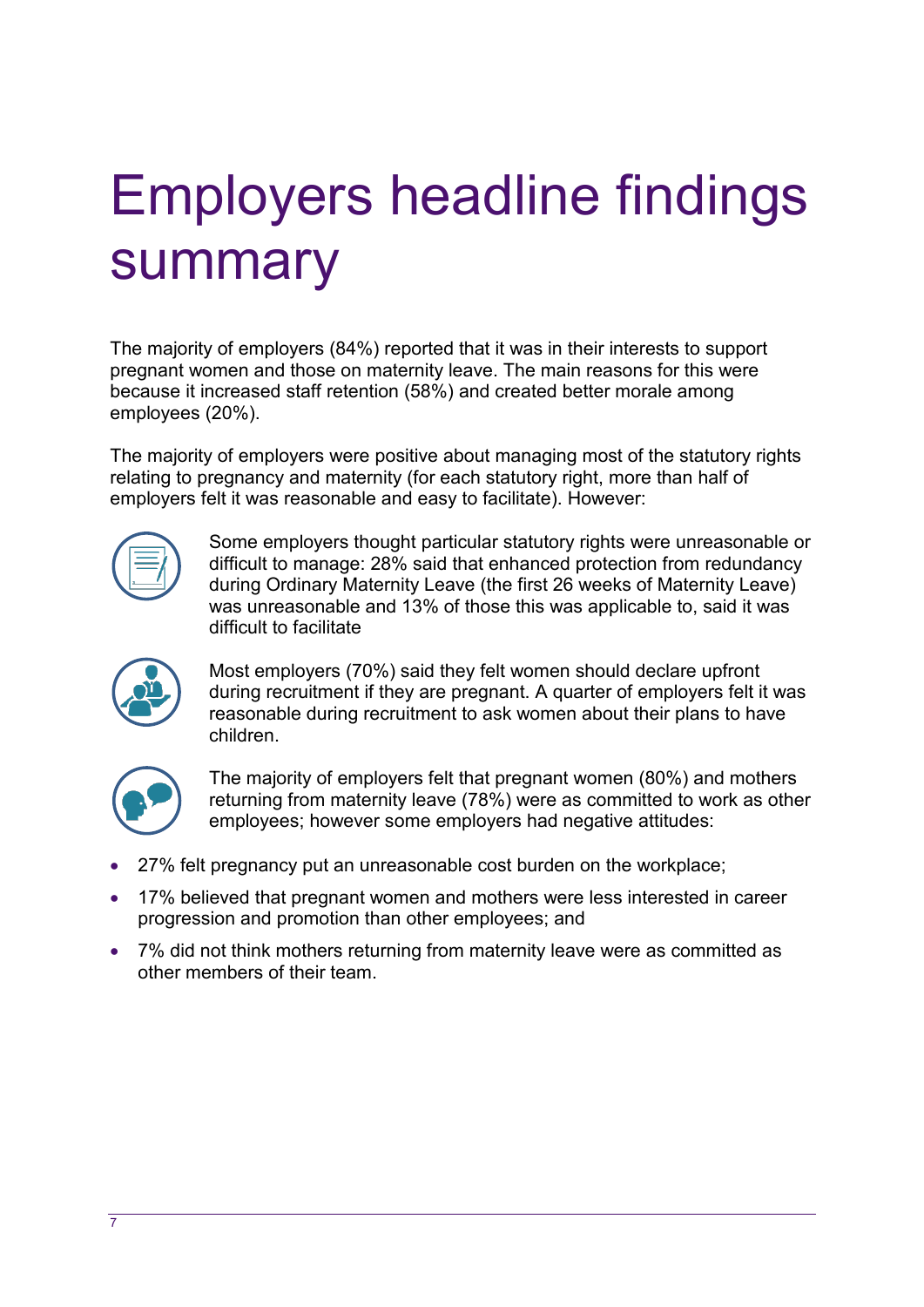## <span id="page-8-0"></span>Mothers' experience by employer size

|                                                                         | <b>All</b><br>mothers<br>% | <b>Small</b><br>% | <b>Medium</b><br>% | Large<br>%     |
|-------------------------------------------------------------------------|----------------------------|-------------------|--------------------|----------------|
| Reported any negative or possibly<br>discriminatory experience          | 77                         | 75                | 81                 | 77             |
| Felt forced to leave their job                                          | 11                         | 13                | 11                 | $\overline{7}$ |
| Reported financial loss                                                 | 20                         | 18                | 22                 | 23             |
| Reported a negative impact on opportunity,<br>status or job security    | 50                         | 48                | 54                 | 52             |
| Reported a risk or impact to their health or<br>welfare                 | 41                         | 42                | 46                 | 37             |
| Reported harassment or negative<br>comments                             | 20                         | 19                | 23                 | 21             |
| Reported a negative experience related to<br>breastfeeding              | 5                          | $\overline{4}$    | 6                  | 5              |
| Reported a negative experience related to a<br>flexible working request | 11                         | 10                | 12                 | 12             |

Difference is better than average  $\mathbb{R}^n$ 

Difference is worse than average  $\mathbb{R}^n$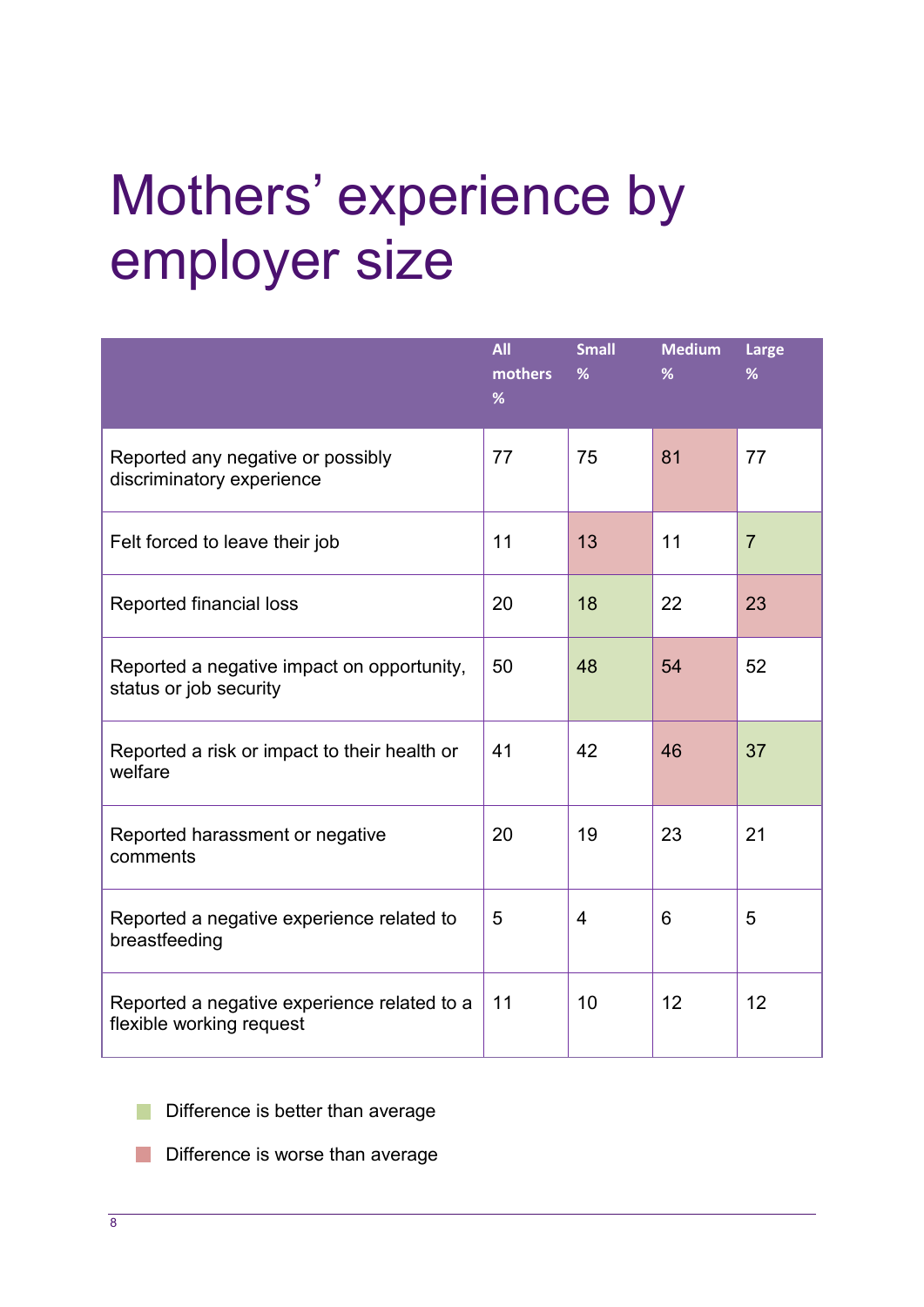#### **Small employers**

- Mothers who worked for small employers (those with fewer than 50 employees) were more likely to say they felt forced to leave their jobs.
- However, they were less likely to say that they experienced financial loss or a negative impact on opportunity, status or job security.

#### **Medium employers**

- Mothers who worked for medium-sized employers (those with between 50 and 249 employees) were more likely to report having a negative or possibly discriminatory experience.
- They were more likely to report a negative impact on opportunity, status or job security; or a risk or impact to health or welfare.

#### **Large employers**

- Mothers who worked for large employers (those with 250 or more employees) were more likely to report financial loss.
- They were less likely to say they felt forced to leave their job or to have experienced a risk or impact to their health or welfare.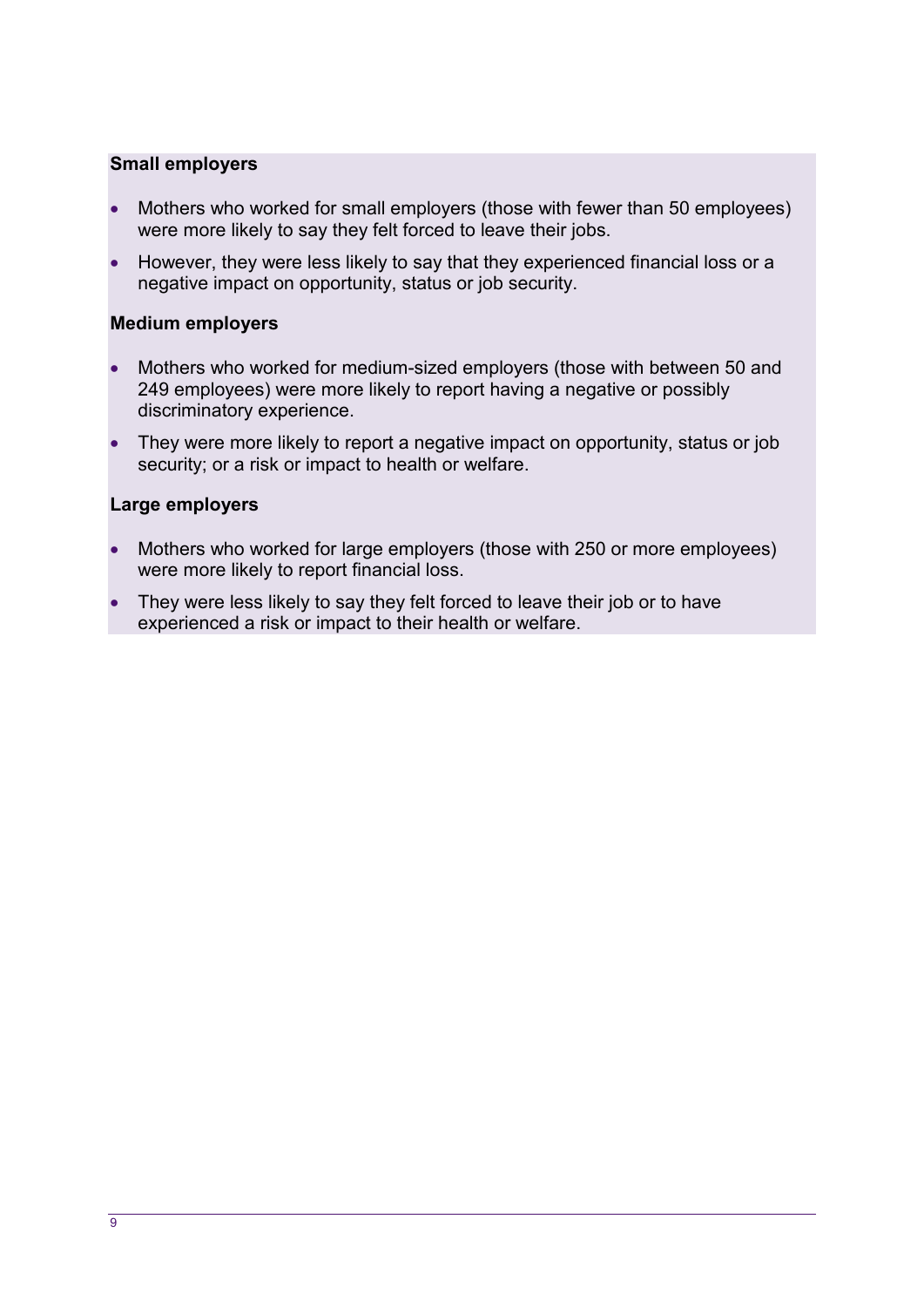## <span id="page-10-0"></span>Employer experience by size

|                                                                                                                     | <b>Eligible</b><br>employers<br>% | <b>Small</b><br>% | <b>Medium</b><br>% | Large<br>% |
|---------------------------------------------------------------------------------------------------------------------|-----------------------------------|-------------------|--------------------|------------|
| Feel it is in the best interests of their<br>organisation to support pregnant<br>women and those on maternity leave | 84                                | 83                | 93                 | 95         |
| Feel women should declare upfront at<br>recruitment if they are pregnant                                            | 70                                | 72                | 57                 | 37         |
| Said all statutory rights are reasonable                                                                            | 32                                | 31                | 35                 | 47         |
| Said all statutory rights are easy to<br>facilitate                                                                 | 25                                | 24                | 26                 | 41         |
| Said pregnancy puts an unreasonable<br>cost burden on workplace                                                     | 27                                | 28                | 16                 | 9          |
| Reported low awareness of pregnant<br>women's rights                                                                | 10                                | 11                | 6                  | 3          |

Difference is better than average T.

Difference is worse than average T.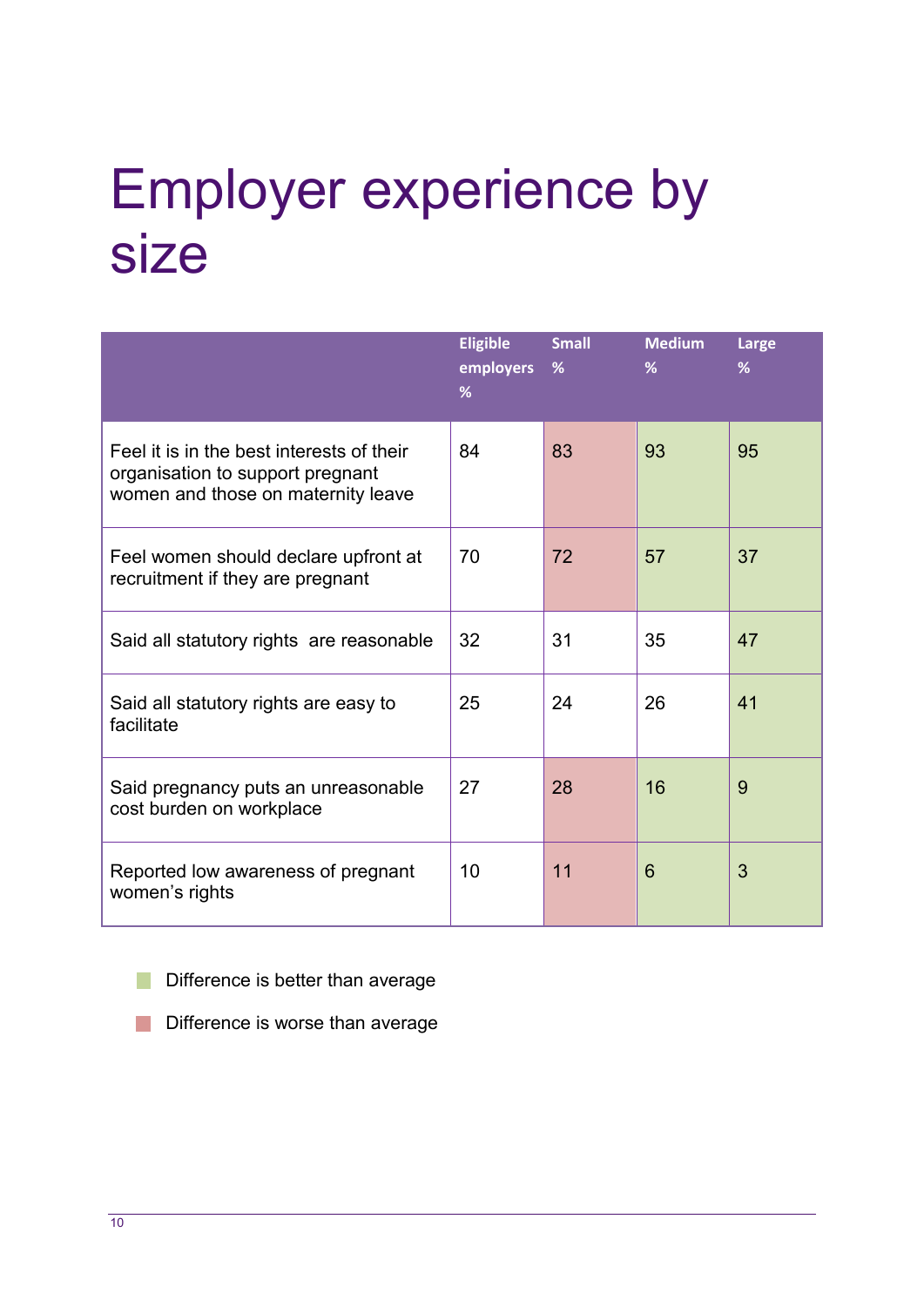#### **Small employers (under 50 staff)**

- Small employers were less likely to feel it was in the interests of their business to support pregnant women and those on maternity leave.
- Small employers were more likely to feel that during recruitment women should declare upfront if they are pregnant, or that pregnancy puts an unreasonable cost burden on their workplace. More small employers had low awareness of pregnant women's rights.

#### **Medium-sized employers (50-249 employees)**

- Medium employers were more likely to feel it is in the best interests of their organisation to support pregnant women and those on maternity leave.
- They were less likely to feel that women should declare upfront during recruitment if pregnant, or to say pregnancy puts an unreasonable cost burden on the workplace, or to state they had a low awareness of pregnant women's rights.

#### **Large employers (over 250 staff)**

- Large employers were more likely to feel that it is in the best interest of their organisation to support pregnant women and those on maternity leave.
- They were also more likely to state that all statutory rights were reasonable and easy to facilitate.
- They were less likely to feel women should declare upfront during recruitment if pregnant; to say costs of pregnancy puts an unreasonable cost burden on the workplace, or to report low awareness of pregnant women's rights.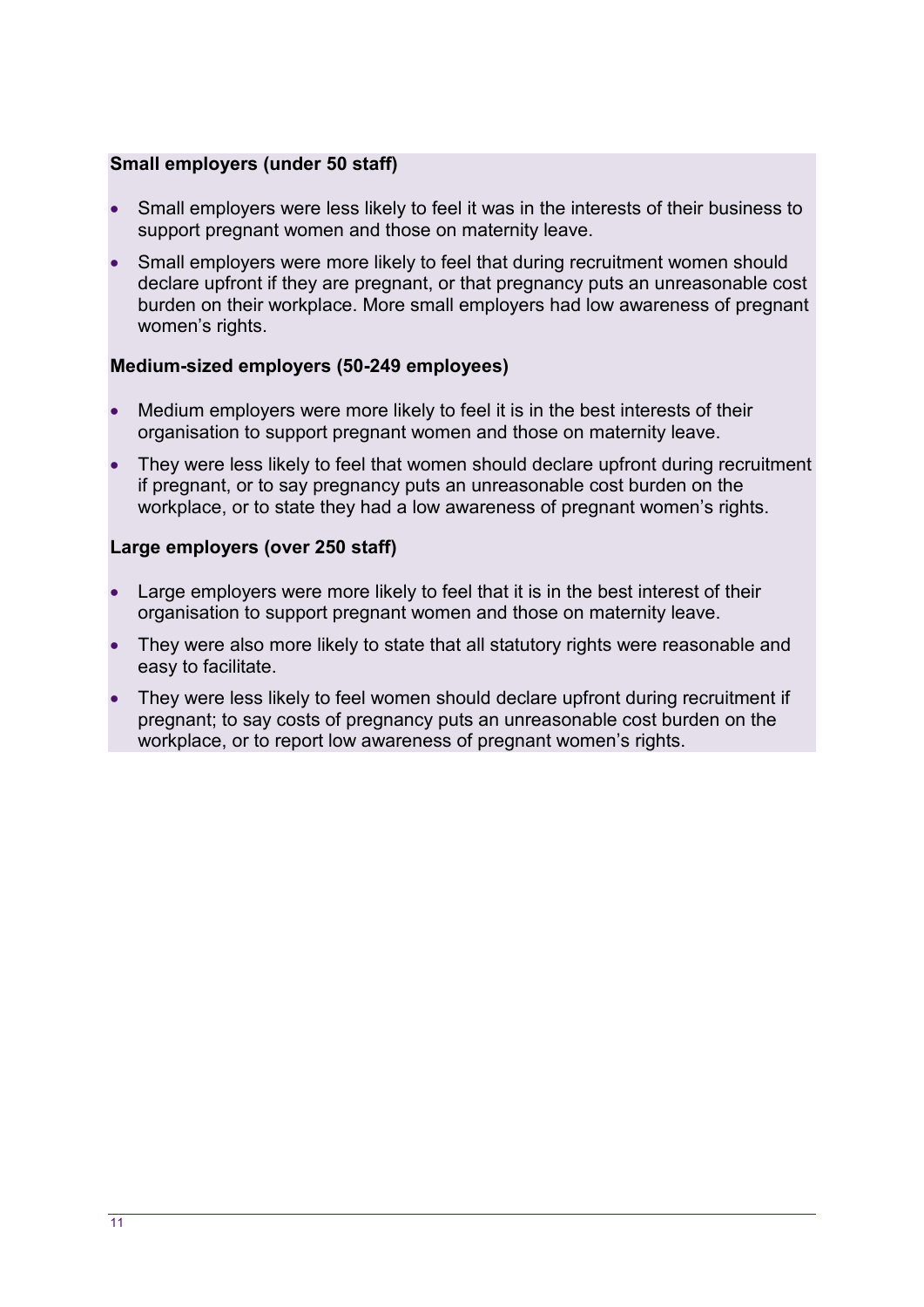# <span id="page-12-0"></span>Key findings by nation

### <span id="page-12-1"></span>**Mothers**

|                                                                         | <b>All</b><br>mothers<br>% | <b>England</b><br>% | <b>Scotland</b><br>% | <b>Wales</b><br>% |
|-------------------------------------------------------------------------|----------------------------|---------------------|----------------------|-------------------|
| Reported any negative or possibly<br>discriminatory experience          | 77                         | 78                  | 73                   | 71                |
| Felt forced to leave their job                                          | 11                         | 11                  | 9                    | 10                |
| Reported financial loss                                                 | 20                         | 21                  | 14                   | 15                |
| Reported a negative impact on opportunity,<br>status or job security    | 50                         | 51                  | 46                   | 46                |
| Reported a risk or impact to their health or<br>welfare                 | 41                         | 42                  | 40                   | 38                |
| Reported harassment or negative<br>comments                             | 20                         | 21                  | 19                   | 14                |
| Reported a negative experience related to<br>breastfeeding              | 5                          | 5                   | 3                    | $\overline{4}$    |
| Reported a negative experience related to a<br>flexible working request | 11                         | 11                  | 8                    | 9                 |

- Difference is better than average
- Difference is worse than average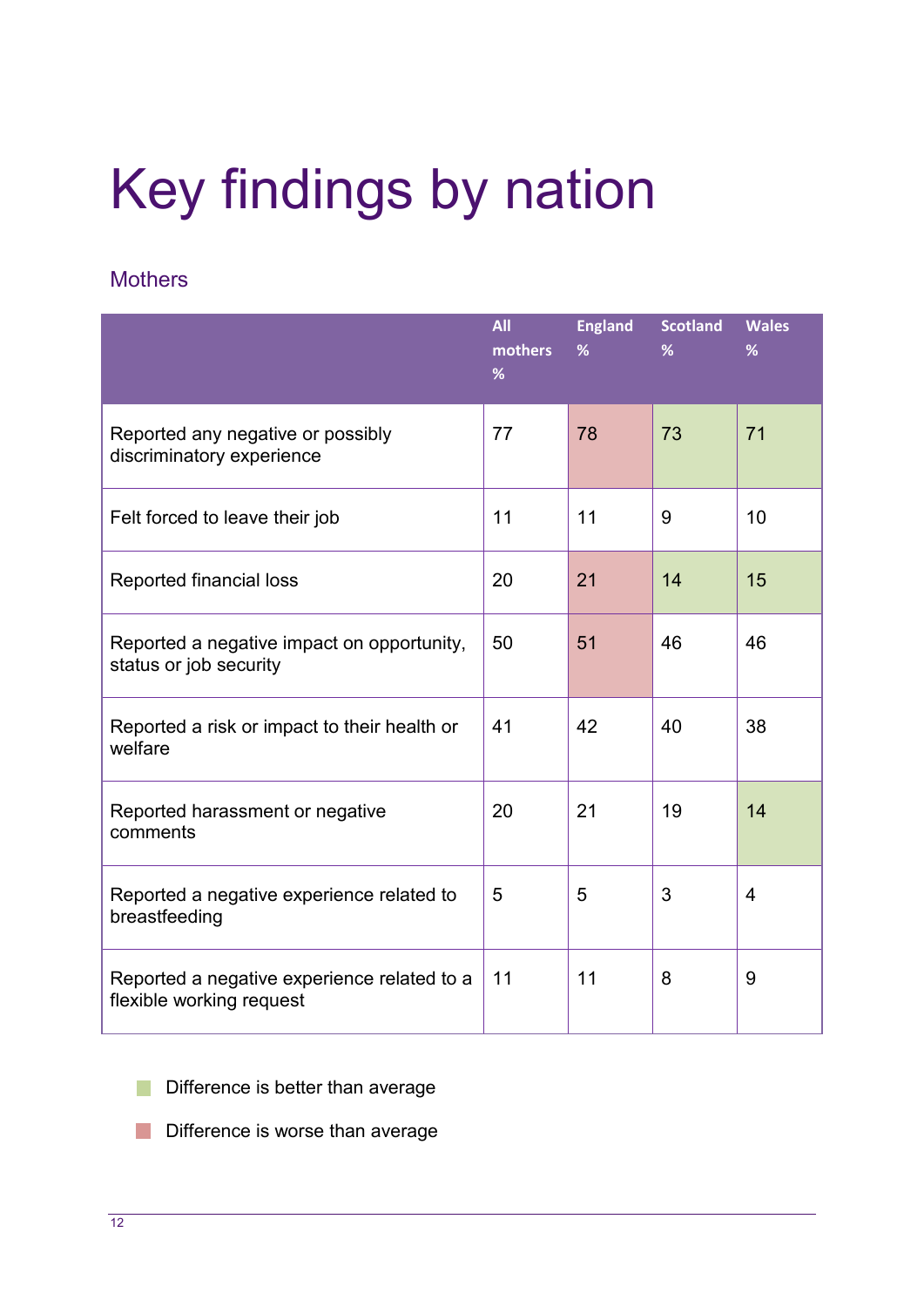#### **Mothers**

- Mothers in Wales and Scotland were less likely than mothers in England to say they had a negative or possibly discriminatory experience
- Mothers in Wales and Scotland were less likely than mothers in England to report experiencing financial loss
- Mothers in Wales were less likely to say they experienced harassment or negative comments.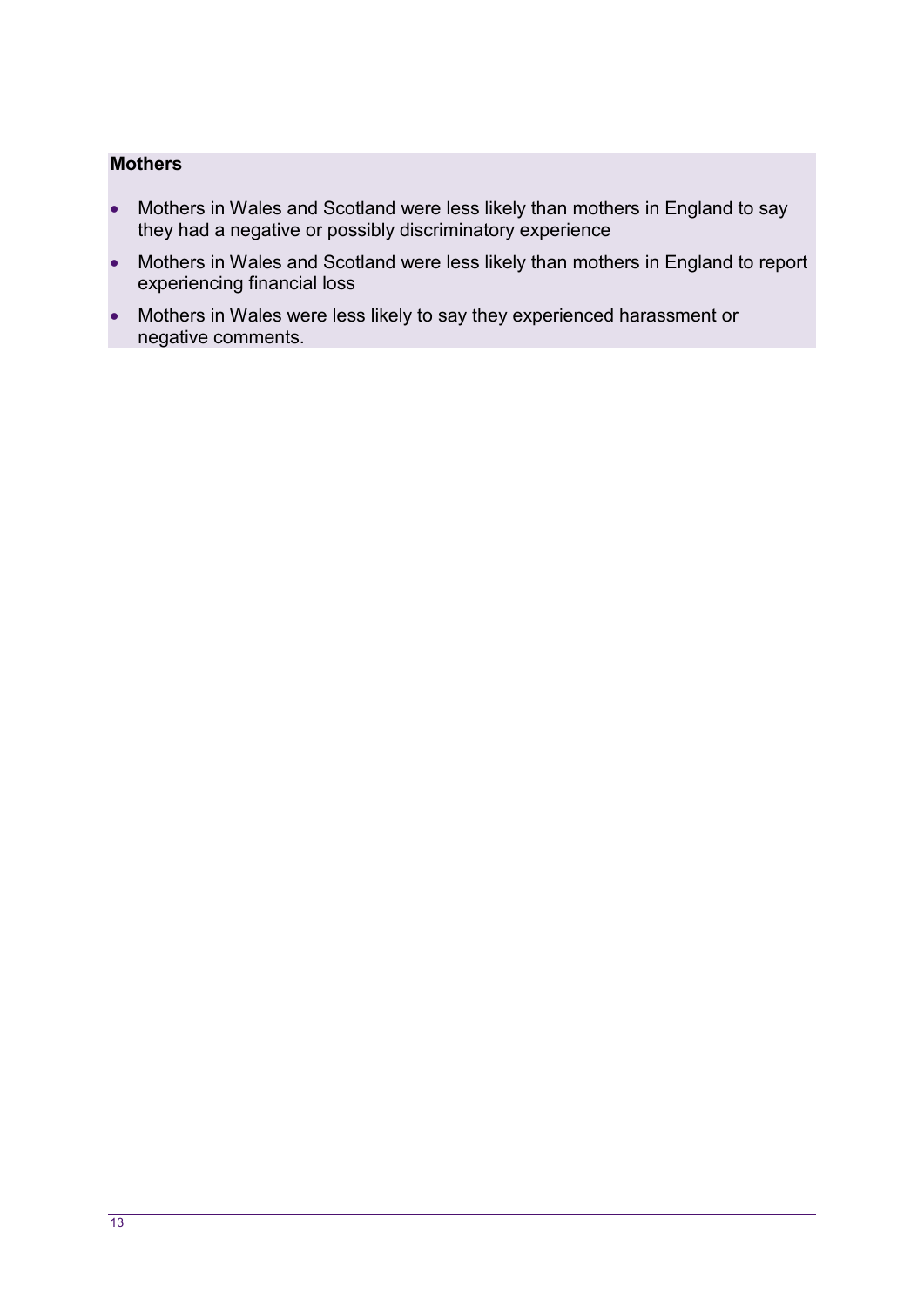### <span id="page-14-0"></span>**Employers**

|                                                                                                                     | <b>All</b><br>employers<br>% | <b>England</b><br>% | <b>Scotland</b><br>% | <b>Wales</b><br>% |
|---------------------------------------------------------------------------------------------------------------------|------------------------------|---------------------|----------------------|-------------------|
| Feel it is in the best interests of their<br>organisation to support pregnant<br>women and those on maternity leave | 84                           | 83                  | 94                   | 87                |
| Feel women should declare upfront<br>at recruitment if they are pregnant                                            | 70                           | 71                  | 59                   | 65                |
| Said all statutory rights are<br>reasonable                                                                         | 32                           | 31                  | 34                   | 36                |
| Said all statutory rights are easy to<br>facilitate                                                                 | 25                           | 26                  | 21                   | 26                |
| Said pregnancy puts an<br>unreasonable cost burden on the<br>workplace                                              | 27                           | 27                  | 19                   | 23                |
| Reported low awareness of pregnant<br>women's rights                                                                | 10                           | 10                  | 11                   | $\overline{4}$    |

Difference is better than average

#### **Employers**

- Employers in Scotland were most likely to feel it was in the best interests of their organisation to support pregnant women and those on maternity leave and employers in England were least likely
- Employers in Scotland were also less likely to feel women should declare upfront during recruitment if they are pregnant and employers in England were most likely to think this.

Difference is worse than average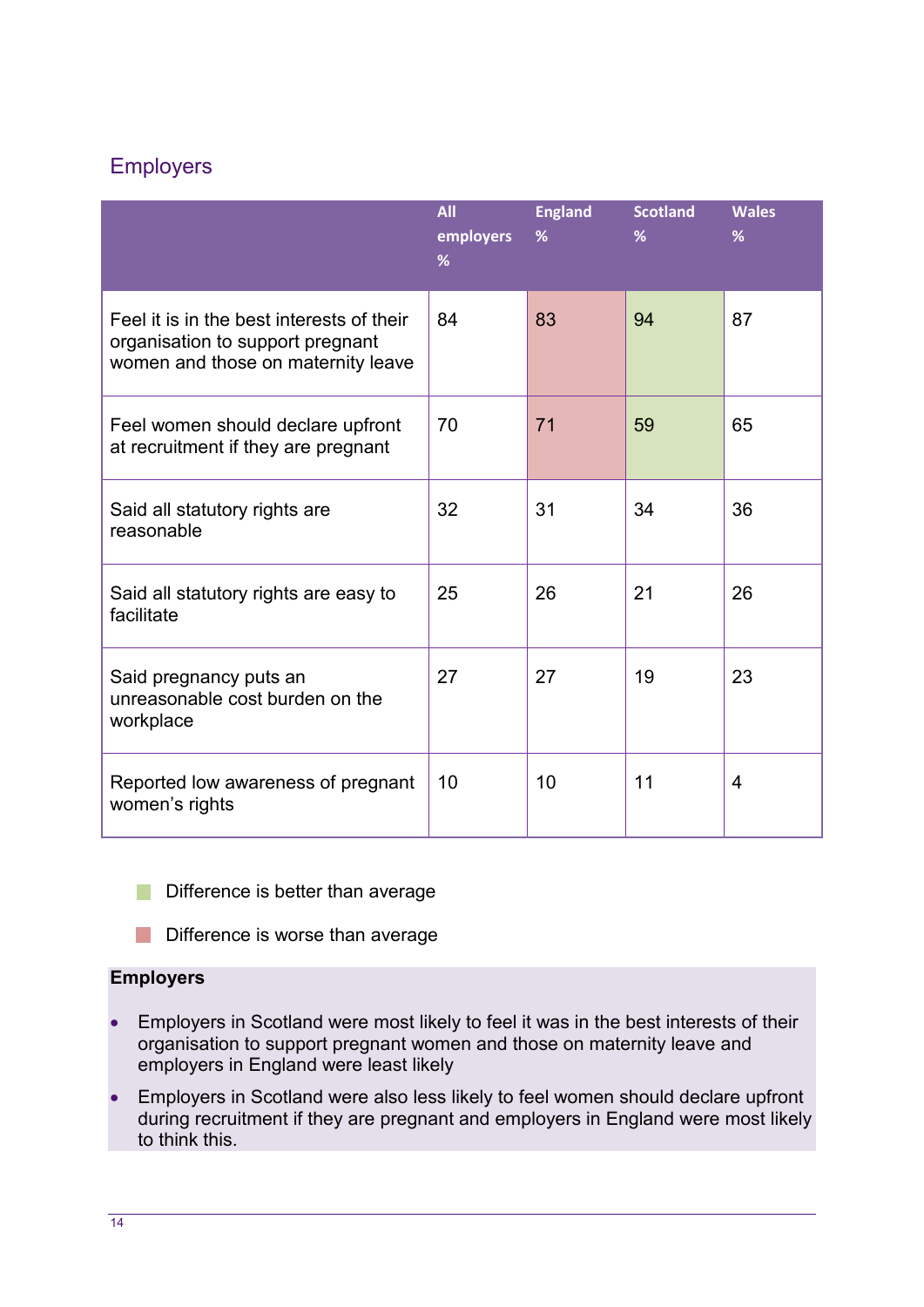# <span id="page-15-0"></span>Key findings by sector

### <span id="page-15-1"></span>Sectors where mothers were most likely to report positive experiences

<span id="page-15-2"></span>

#### **Education**

Mothers were less likely to have felt forced to leave their jobs (7% compared to 11% on average); to report harassment or negative comments (14% compared to 20% on average); or to report a negative experience related to a flexible working request (7% compared to 11% on average).

<span id="page-15-3"></span>

#### **Public administration**

Mothers were less likely to have felt forced to leave their jobs (3%) compared to 11% on average) and less likely to report a risk or impact to their health or welfare (31% compared to 41% on average).

<span id="page-15-4"></span>

#### **Real estate and business**

Mothers were less likely to report a risk to, or impact on their health or welfare (35% compared to 41% on average).

### <span id="page-15-5"></span>Sectors where employers were most likely to have positive attitudes or behaviour

<span id="page-15-6"></span>

#### **Public administration**

Employers were less likely to say they had low awareness of pregnant women's rights (3% had low awareness compared to 10% on average); and more likely to feel it is in the best interests of their organisation to support pregnant women and those on maternity leave (97% compared to 84% on average). They were less likely to say pregnancy puts an unreasonable cost burden on the workplace (14% compared to 27% on average); or that women should declare up front during recruitment if they are pregnant (50% compared to 70% on average).

<span id="page-15-7"></span>

#### **Real estate and business**

Employers were more likely to say they were aware of pregnant women's rights (6% have low awareness compared to 10% on average) and to think all rights were reasonable (38% compared to 32% on average).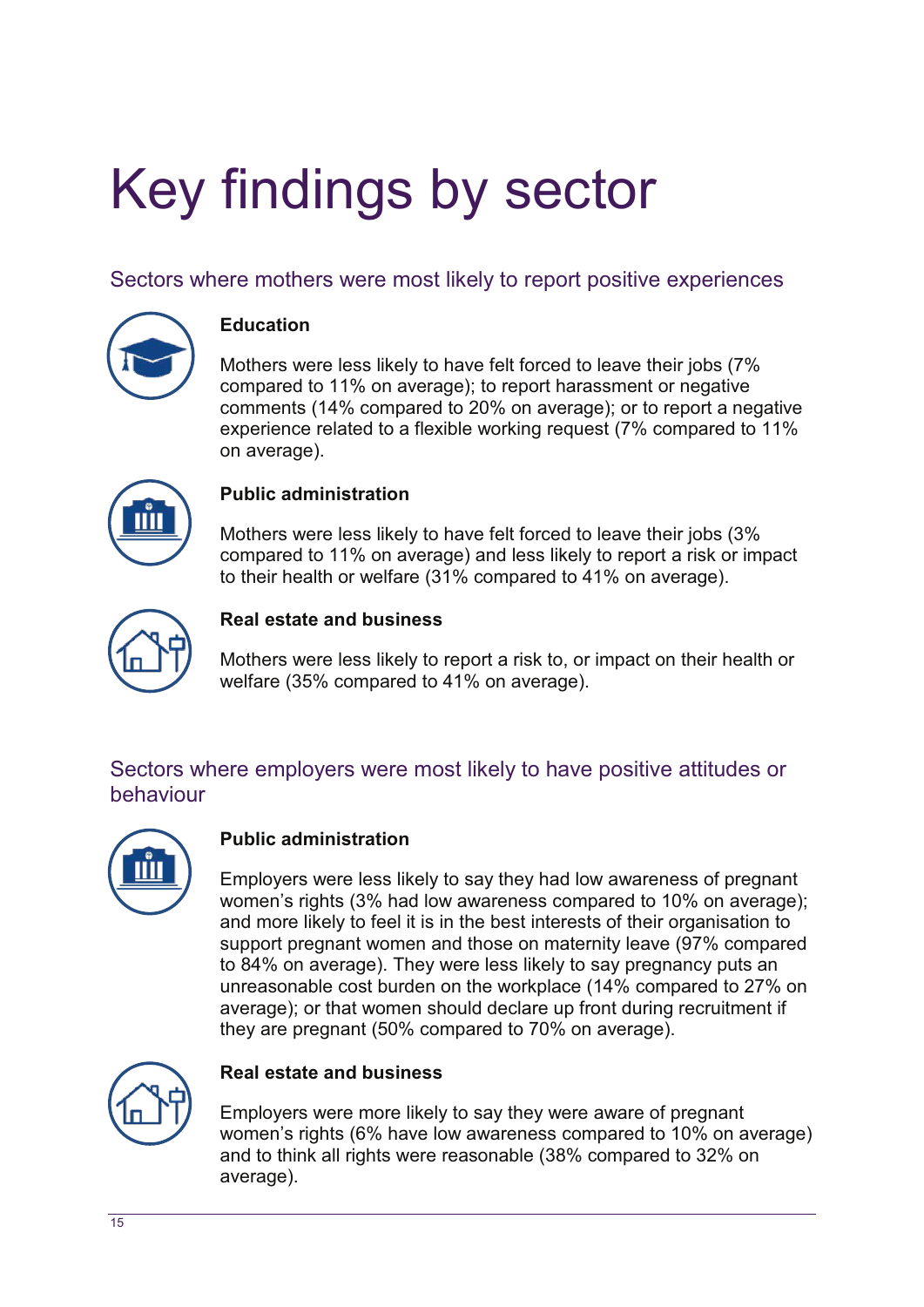### <span id="page-16-0"></span>Sectors where mothers were most likely to report negative experiences

<span id="page-16-1"></span>

#### **Utilities**

Mothers were three times as likely as average to feel forced to leave their job and twice as likely to report a financial loss†.

<span id="page-16-2"></span>

#### **Transport and communications**

Mothers were twice as likely as average to report financial loss or report harassment or negative commentst.

Sector was the most important factor driving flexible working experiences.

Those in Arts, Culture and Leisure; Agriculture, Fishing and Mining; Manufacturing; Utilities; and Trade sectors were one and a half to two times as likely as average to report a negative experiencet.

<span id="page-16-3"></span>Sectors where employers were most likely to have negative attitudes or hehaviour

<span id="page-16-4"></span>

#### **Finance**

Employers were more likely to make pregnant women redundant (13% compared to 2% on average). In addition, they were more likely to turn down a flexible working request (43% compared to 14% on average), have negative attitudes around commitment (20% compared to 7% on average), or to have concerns about resentment and workload of the wider team or the value of pregnant women and new motherst.

<span id="page-16-5"></span>

#### Manufacturing, Construction, Agriculture, Fishing and Mining

Employers were less likely to feel supporting pregnant women and those on maternity leave is in the interests of their organisation (74% Manufacturing, 73% Agriculture, Fishing and Mining, and 70% Construction compared to 84% on average). They were more likely to feel women should declare up front during recruitment if pregnant (82%) Manufacturing, 84% Agriculture, Fishing and Mining and 87% Construction compared to 70% on average).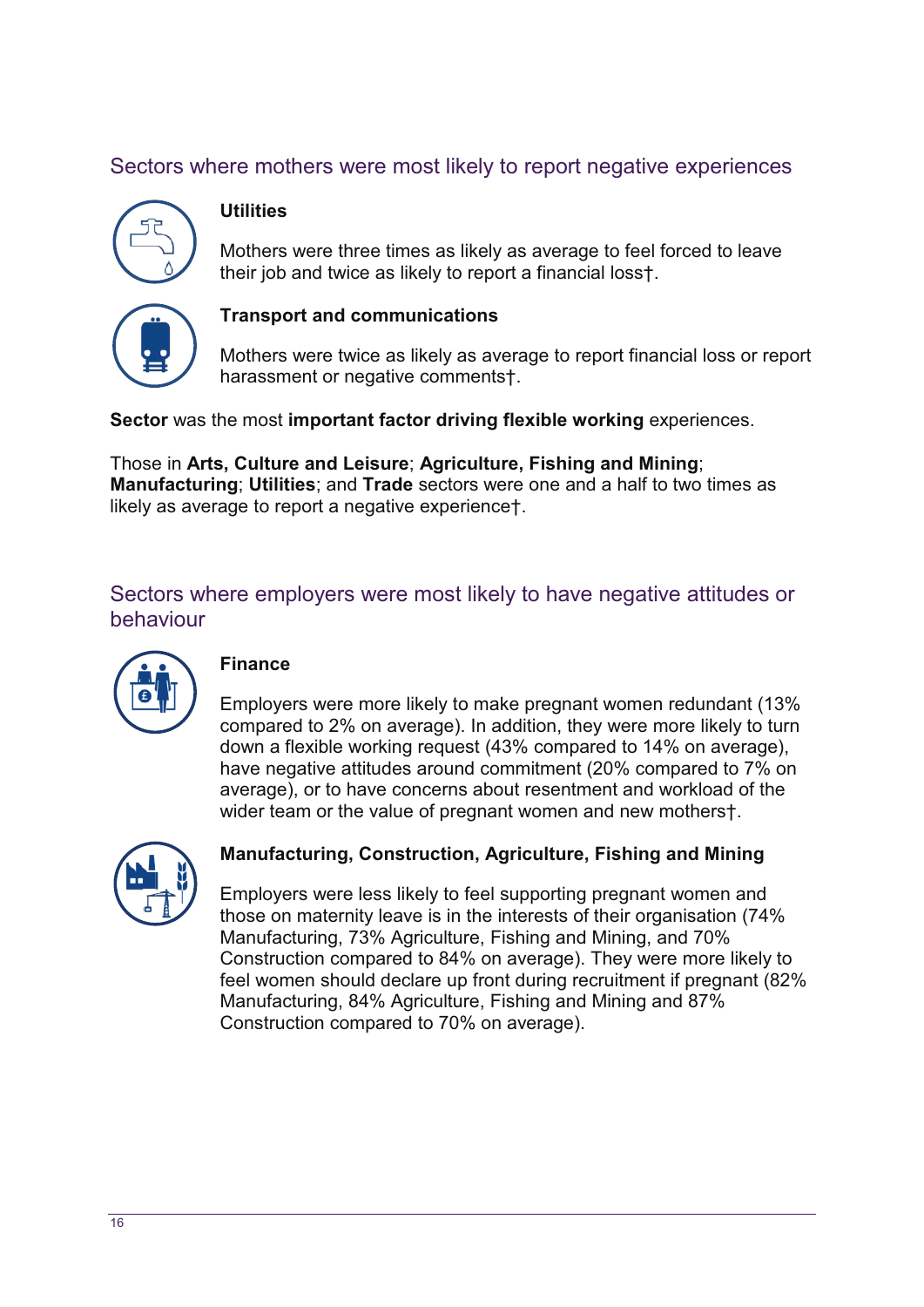## <span id="page-17-0"></span>Key findings by type of organisation

#### <span id="page-17-1"></span>**Mothers**

|                                                                         | <b>All</b><br>mothers<br>% | <b>Public</b><br>sector<br>% | <b>Private</b><br>sector<br>% |
|-------------------------------------------------------------------------|----------------------------|------------------------------|-------------------------------|
| Reported any negative or possibly discriminatory<br>experience          | 77                         | 77                           | 77                            |
| Felt forced to leave their job                                          | 11                         | 8                            | 13                            |
| Reported financial loss                                                 | 20                         | 18                           | 22                            |
| Reported a negative impact on opportunity, status or<br>job security    | 50                         | 50                           | 50                            |
| Reported a risk or impact to their health or welfare                    | 41                         | 43                           | 40                            |
| Reported harassment or negative comments                                | 20                         | 18                           | 22                            |
| Reported a negative experience related to<br>breastfeeding              | 5                          | 5                            | $\overline{4}$                |
| Reported a negative experience related to a flexible<br>working request | 11                         | 8                            | 13                            |

Difference is better than average F.

Difference is worse than average  $\mathbb{R}^n$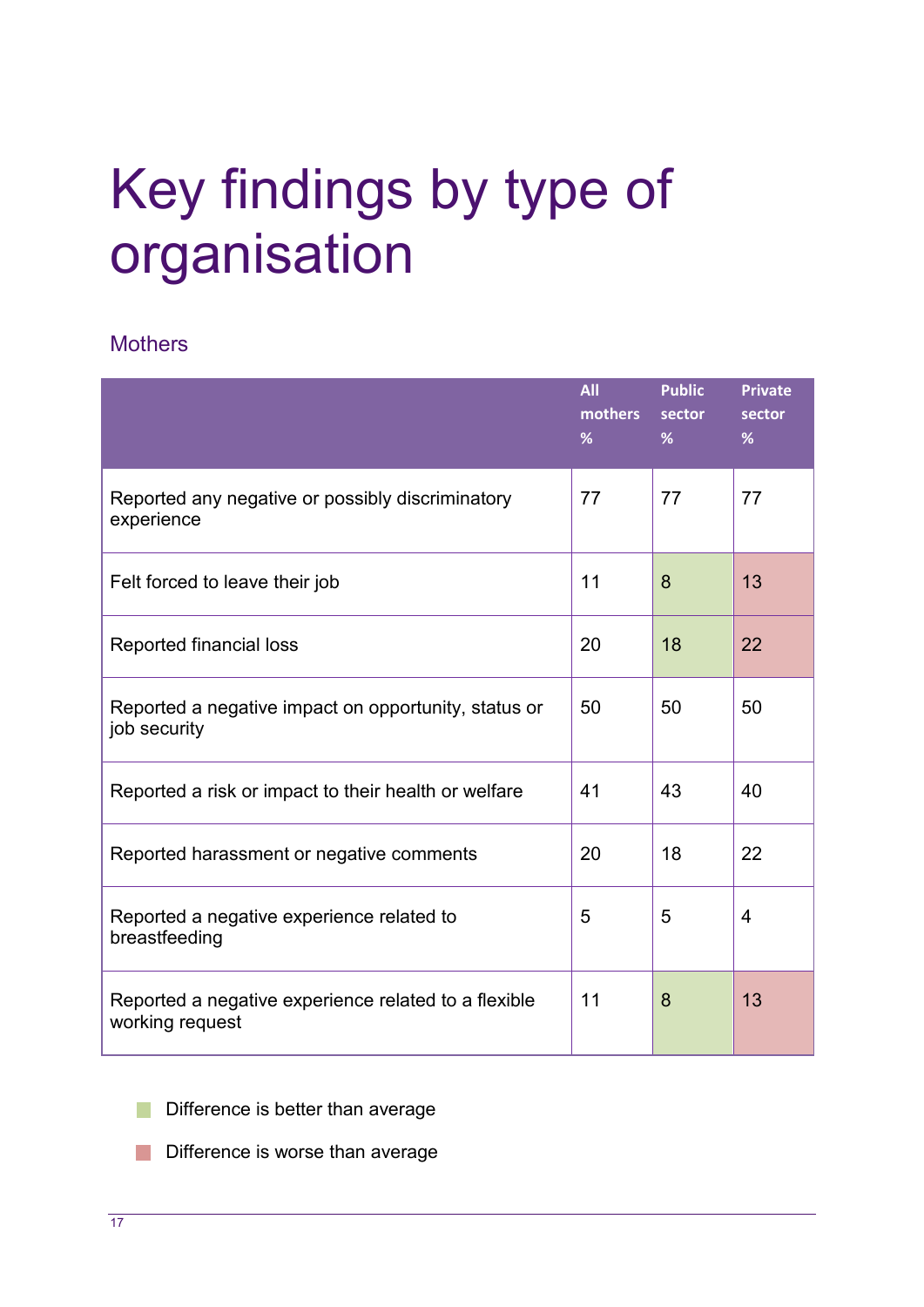### **Mothers**

<span id="page-18-0"></span>• Mothers who worked in the public sector were less likely than those in the private sector to have felt forced to leave their job, report financial loss, or report a negative experience related to a flexible working request.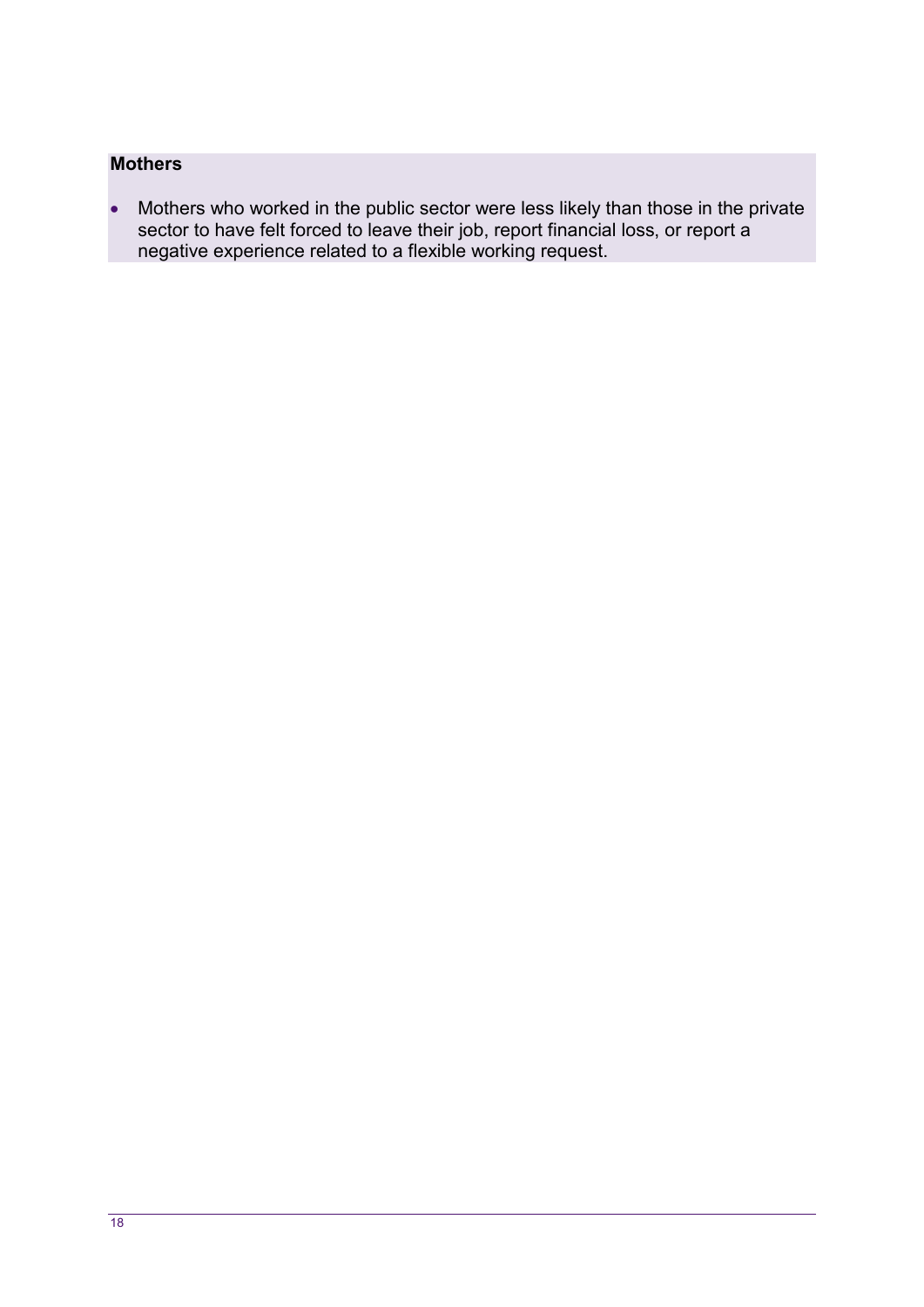### Employers

|                                                                                                                     | <b>Eligible</b><br>employers<br>% | <b>Private</b><br>sector<br>% | <b>Third</b><br>sector<br>% | <b>Public</b><br>sector<br>% |
|---------------------------------------------------------------------------------------------------------------------|-----------------------------------|-------------------------------|-----------------------------|------------------------------|
| Feel it is in the best interests of their<br>organisation to support pregnant<br>women and those on maternity leave | 84                                | 82                            | 93                          | 96                           |
| Feel women should declare upfront<br>during recruitment if they are<br>pregnant                                     | 70                                | 74                            | 58                          | 45                           |
| Said all statutory rights are<br>reasonable                                                                         | 32                                | 30                            | 33                          | 42                           |
| Said all statutory rights are easy to<br>facilitate                                                                 | 25                                | 25                            | 27                          | 25                           |
| Said pregnancy puts an<br>unreasonable cost burden on the<br>workplace                                              | 27                                | 28                            | 25                          | 14                           |
| Reported low awareness of pregnant<br>women's rights                                                                | 10                                | 11                            | 9                           | $\overline{7}$               |

Difference is better than average

**Difference is worse than average**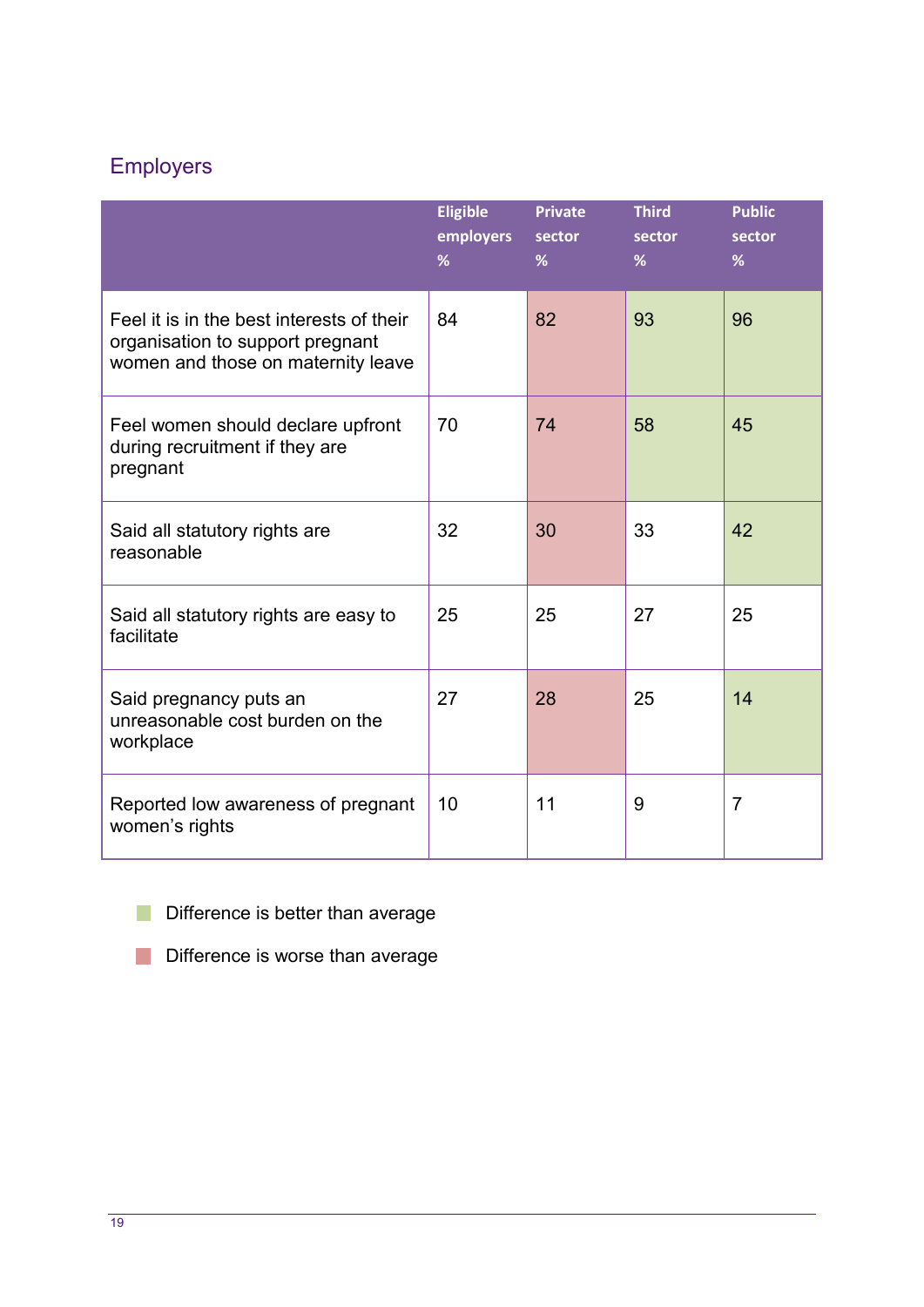#### **Employers**

- Private sector employers were less likely to feel it is in the best interests of their organisation to support pregnant women and those on maternity leave, or to think all statutory rights are reasonable.
- Private sector employers were more likely to feel women should declare upfront during recruitment if they are pregnant; and that pregnancy puts an unreasonable cost burden on the workplace.
- Both third and public sector employers were more likely to feel it is in the best interests of their organisation to support pregnant women; and less likely to feel women should declare upfront during recruitment if they are pregnant.
- Public sector employers were more likely to say all statutory rights were reasonable and less likely to say pregnancy puts an unreasonable cost burden on the workplace.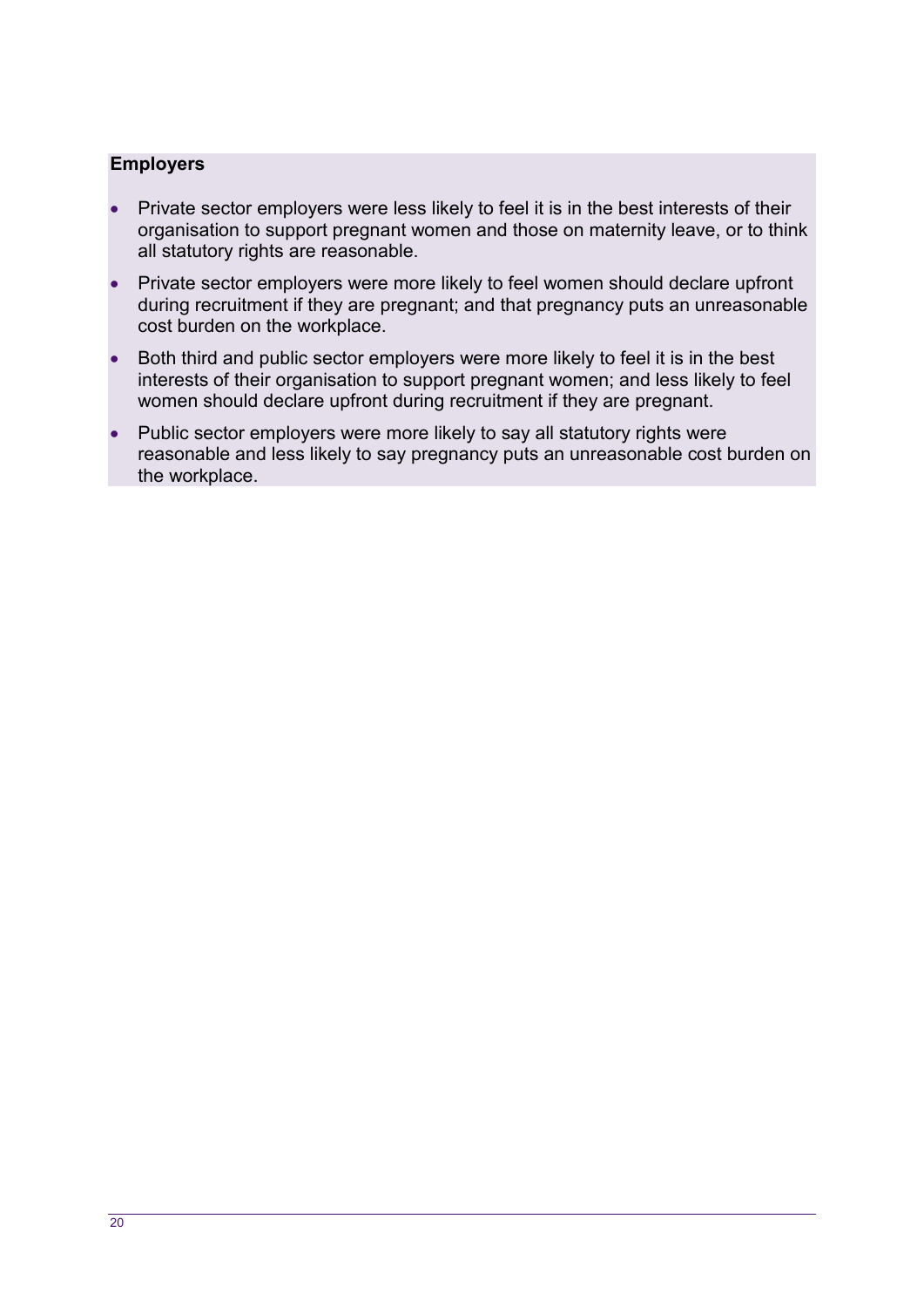## <span id="page-21-0"></span>Key findings by mothers' occupation

<span id="page-21-1"></span>Occupations where mothers were most likely to report positive experiences

<span id="page-21-2"></span>

#### **Administrative and secretarial**

Mothers were less likely to report: negative impact on opportunity. status or job security (44% compared to an average of 50%); risk or impact to their health or welfare (30% compared to an average of 41%); or to have any negative experience overall (72% compared to an average of 77%). They were also more likely to feel their needs were willingly supported during pregnancy (87% compared to an average of  $80\%$ ).

<span id="page-21-3"></span>

#### Professional

Mothers were less likely to report: feeling forced to leave their job (6% compared to an average of 11%); having a negative experience related to a flexible working request (9% compared to an average of 11%); or any other negative experience (56% compared to an average of 60%).

They were also more likely to feel their needs were willingly supported during pregnancy (83% compared to an average of 80%).

<span id="page-21-4"></span>

#### **Elementary**

Mothers were less likely to report a negative impact on opportunity. status or job security (37% compared to 50% on average).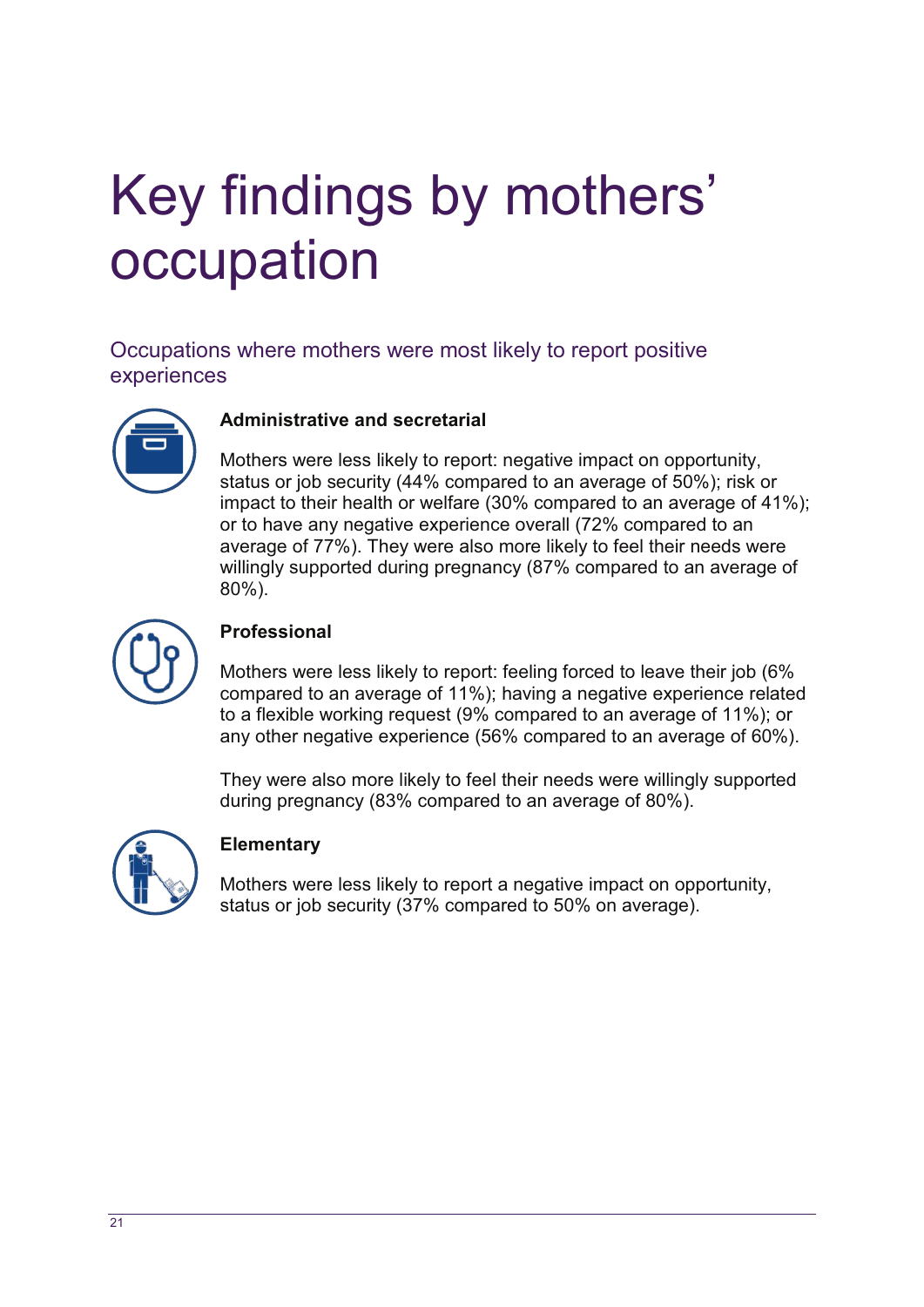### <span id="page-22-0"></span>Occupations where mothers were most likely to report negative experiences

<span id="page-22-1"></span>

#### Caring, leisure and other service

Mothers were most likely to say they felt forced to leave their job (19%) compared to an average of 11%); to experience risk or impact to their health (54% compared to an average of 41%); or to report having any negative experience (82% compared to an average of 77%). They were also more likely to say they felt unsupported by their employer during pregnancy (8% compared to an average of 3%).

<span id="page-22-2"></span>

#### **Skilled trades**

Mothers were more likely than average to report feeling forced to leave their job (38% compared to an average of 11% or to report a negative impact on status, opportunity or job security (69% compared to an average of 50%).

<span id="page-22-3"></span>

#### Associate, professional and technical

Mothers were more likely to report experiencing financial loss (27%) compared to an average of 20%); to say they were not informed about promotion opportunities (14% compared to an average of 9%); or to report disagreement about which job they returned to after maternity leave (9% compared to an average of 6%).

<span id="page-22-4"></span>

#### Sales and customer service

Mothers were more likely to report being dismissed from their job (3%) compared to an average of 1%), particularly during pregnancy.

<span id="page-22-5"></span>

#### **Managers and directors**

Mothers were more likely to report disagreements with their employer about what job they should return to after maternity leave (11% compared to an average of 6%).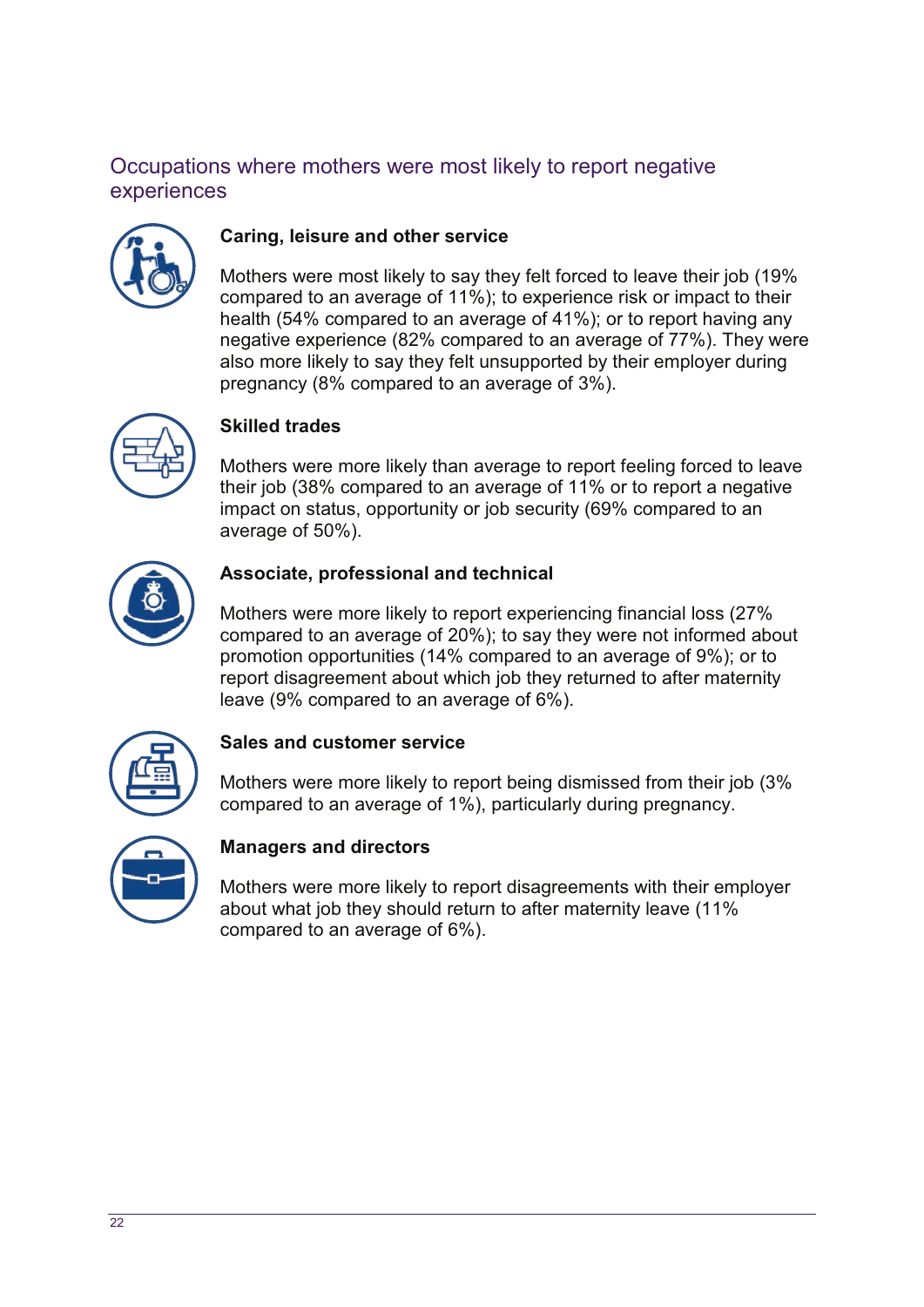## <span id="page-23-0"></span>Key findings by mothers' employment contract

|                                                                            | <b>All</b><br>mothers<br>% | <b>Full</b><br>time<br>% | Part<br>time<br>% | Perma-<br>nent<br>contract<br>% | <b>Fixed</b><br>term<br>contract<br>% | Agency,<br>casual<br>or zero<br>hours<br>$\%$ |
|----------------------------------------------------------------------------|----------------------------|--------------------------|-------------------|---------------------------------|---------------------------------------|-----------------------------------------------|
| Reported any negative or<br>possibly discriminatory<br>experience          | 77                         | 79                       | 74                | 77                              | 78                                    | 76                                            |
| Felt forced to leave their job                                             | 11                         | 10                       | 12                | 10                              | 12                                    | 16                                            |
| Reported financial loss                                                    | 20                         | 24                       | 13                | 21                              | 16                                    | 8                                             |
| Reported a negative impact<br>on opportunity, status or job<br>security    | 50                         | 53                       | 45                | 50                              | 49                                    | 61                                            |
| Reported a risk or impact to<br>their health or welfare                    | 41                         | 41                       | 41                | 41                              | 44                                    | 50                                            |
| Reported harassment or<br>negative comments                                | 20                         | 22                       | 18                | 20                              | 22                                    | 23                                            |
| Reported a negative<br>experience related to<br>breastfeeding              | 5                          | 6                        | 3                 | 5                               | 5                                     | 4                                             |
| Reported a negative<br>experience related to a<br>flexible working request | 11                         | 12                       | 8                 | 11                              | 12                                    | 10                                            |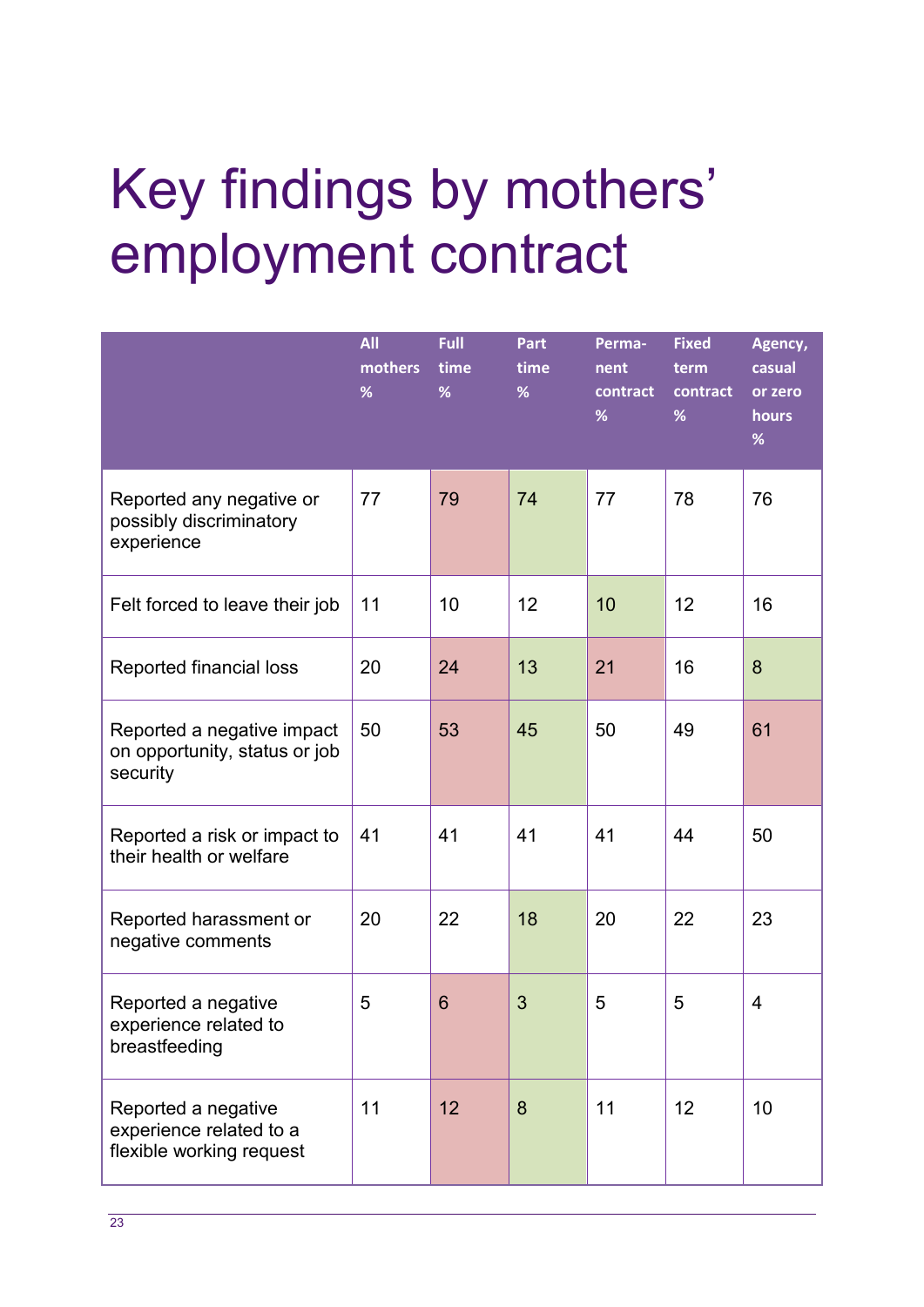- Difference is better than average
- **Difference is worse than average**

#### **Mothers**

- Mothers working full-time were more likely to report any negative or possibly discriminatory experience.
- They were more likely to report financial loss; a negative impact on opportunity, status or job security; or a negative experience related to breastfeeding or a flexible working request.
- Part-time mothers were less likely to report any negative or possible discriminatory experience; report financial loss; report experiencing harassment or negative comments; report a negative impact on opportunity, status or job security; or report a negative experience related to breastfeeding or related to a flexible working request.
- Mothers on a permanent contract were less likely than average to say they felt forced to leave their job; however, they were more likely to report financial loss
- Mothers working on agency, casual or zero hours contracts were less likely to report financial loss; however, they were more likely to report a negative impact on opportunity, status or job security.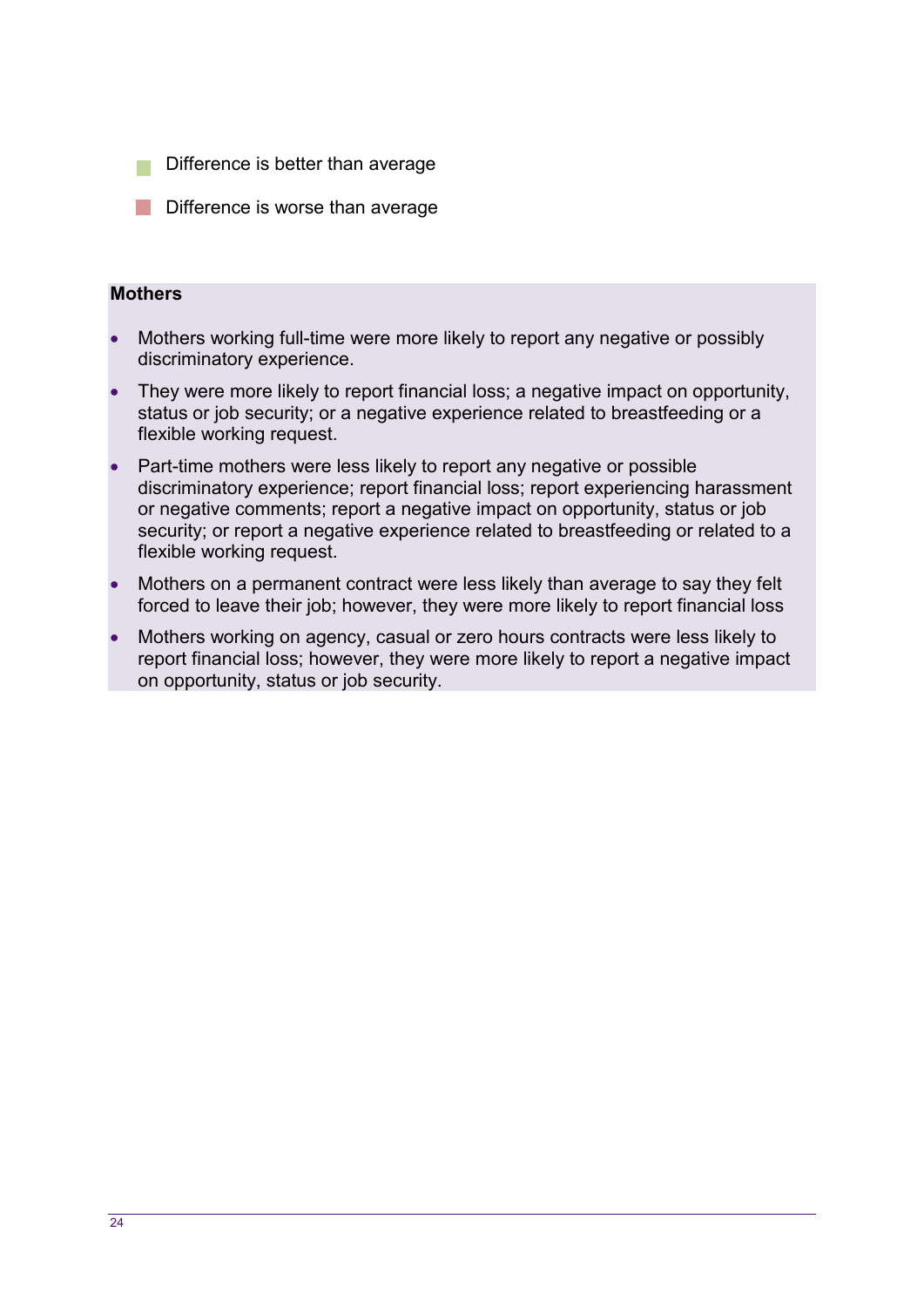## <span id="page-25-0"></span>Key findings by mothers' pay

|                                                                         | <b>All</b><br>mothers<br>% | <b>Earning up</b><br>to £19,999<br>a year<br>% | <b>Earning</b><br>£20,000 to<br>£39,999 a<br>year<br>% | <b>Earning</b><br>£40,000 or<br>more a<br>year<br>% |
|-------------------------------------------------------------------------|----------------------------|------------------------------------------------|--------------------------------------------------------|-----------------------------------------------------|
| Reported any negative or possibly<br>discriminatory experience          | 77                         | 76                                             | 79                                                     | 77                                                  |
| Felt forced to leave their job                                          | 11                         | 13                                             | 8                                                      | $\overline{7}$                                      |
| Reported financial loss                                                 | 20                         | 17                                             | 21                                                     | 31                                                  |
| Reported a negative impact on<br>opportunity, status or job security    | 50                         | 48                                             | 54                                                     | 54                                                  |
| Reported a risk or impact to their<br>health or welfare                 | 41                         | 43                                             | 41                                                     | 35                                                  |
| Reported harassment or negative<br>comments                             | 20                         | 20                                             | 20                                                     | 22                                                  |
| Reported a negative experience<br>related to breastfeeding              | 5                          | $\overline{4}$                                 | 6                                                      | 6                                                   |
| Reported a negative experience<br>related to a flexible working request | 11                         | 10                                             | 11                                                     | 16                                                  |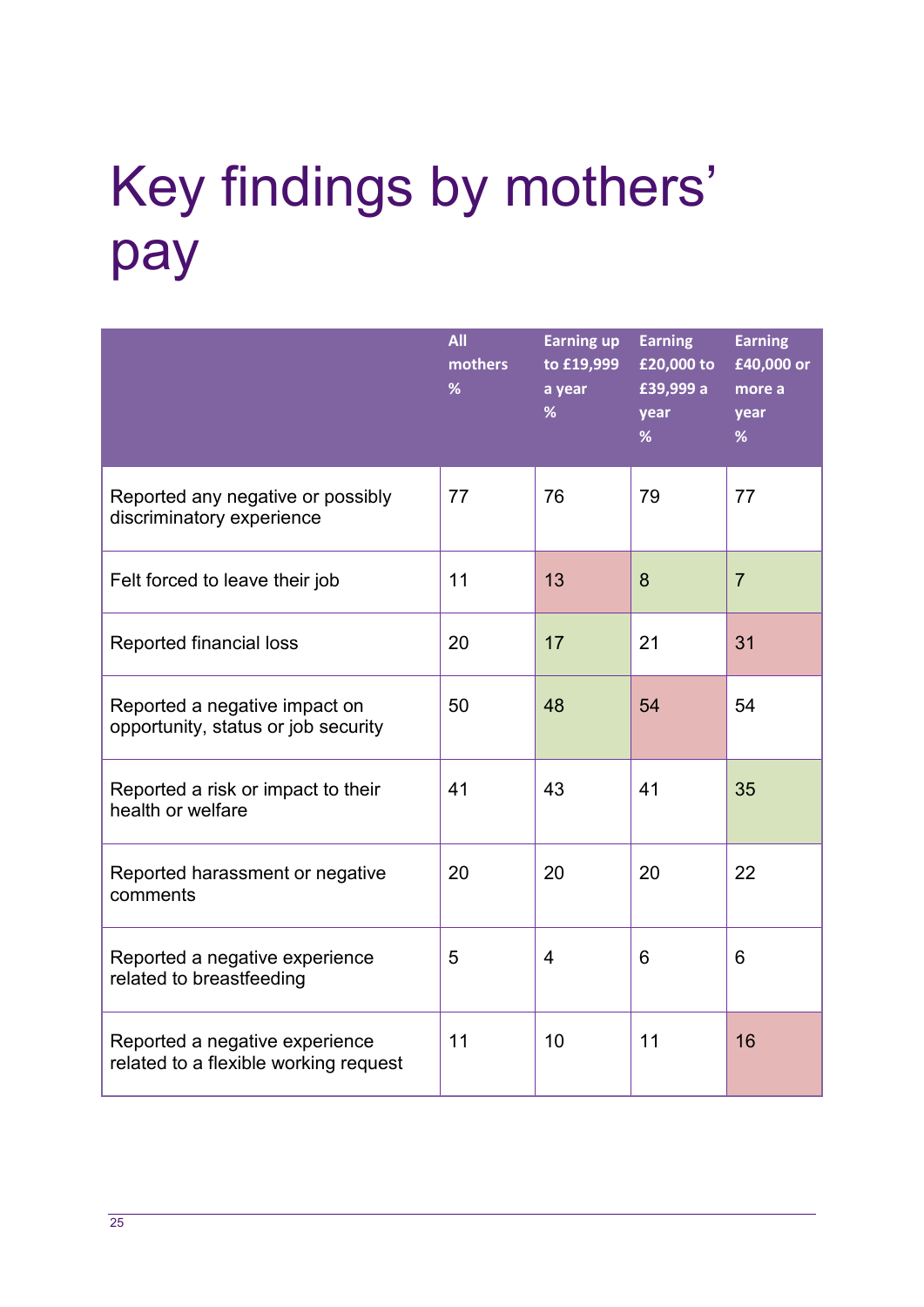- Difference is better than average
- Difference is worse than average

#### **Mothers**

- Mothers earning up to £19,999 a year were more likely to say they felt forced to leave their job; however, they were less likely to report financial loss or negative impact on opportunity, status or job security.
- Mothers earning between £20,000 and £39,999 a year were less likely than average to say they felt forced to leave their job, but more likely to report a negative impact on opportunity, status or job security.
- Mothers earning £40,000 a year or more were also less likely to say they felt forced to leave their job, or to report risk or impact to their health or welfare.
- However, mothers earning £40,000 a year or more were more likely to report financial loss or a negative experience related to a flexible working request.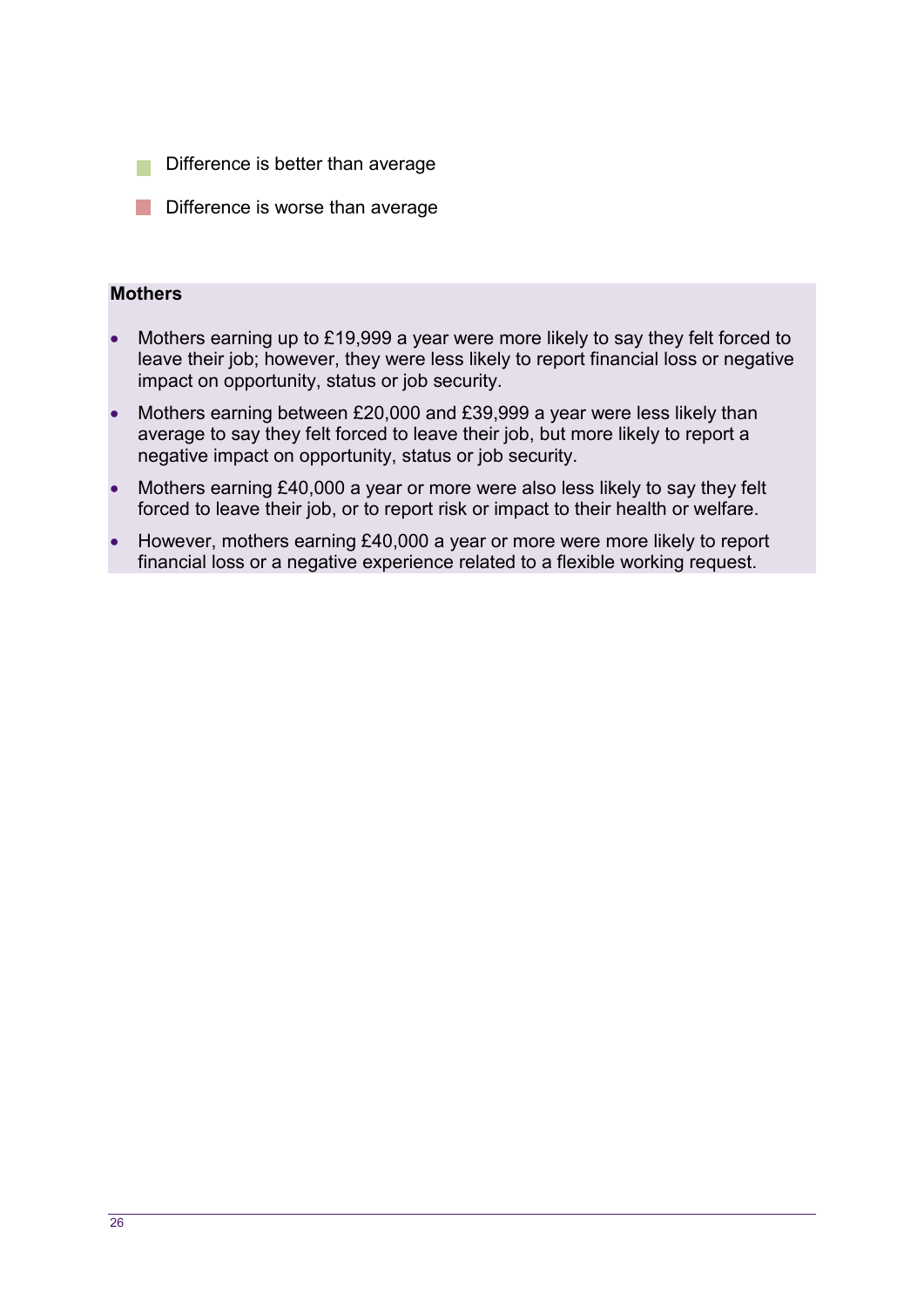## <span id="page-27-0"></span>Key findings by demographics

<span id="page-27-1"></span>Mothers most likely to report negative or possible discriminatory experiences

<span id="page-27-2"></span>

#### Age: 25 to 29

Those aged 25-29 were most likely of all age groups to report they had any negative experience.

They were more likely to report experiencing a risk or impact on their health or welfare, or a negative experience related to a flexible working request. They were almost twice as likely as those aged 40 and over to have 'other' negative experiences (most often feeling they were not supported willingly by their employer).

<span id="page-27-3"></span>

#### Age: under 25

Mothers aged under 25 were more likely to say they were not supported willingly by their employers; felt under pressure to resign once they had announced their pregnancy, felt less valued by their employer once they were pregnant, and were more likely to leave the workplace as a result of risks not being tackled. They were also more likely to report financial loss.

<span id="page-27-4"></span>

#### Long-term health condition

Those with a long-term physical or mental health condition were more likely to say they felt forced to leave their job, or to report a negative impact on opportunity, status or job security. They were also more likely to report a disagreement with their employer about when to return to work following maternity leave.

<span id="page-27-5"></span>

#### **Single mothers**

Single mothers were more likely to report financial loss or a negative impact on opportunity, status or job security, than those who were married or living with a partner. They were also more likely to feel: unsupported by their employer (especially on return to work from maternity leave); that their employer was unhappy about them taking maternity leave, or under pressure to resign.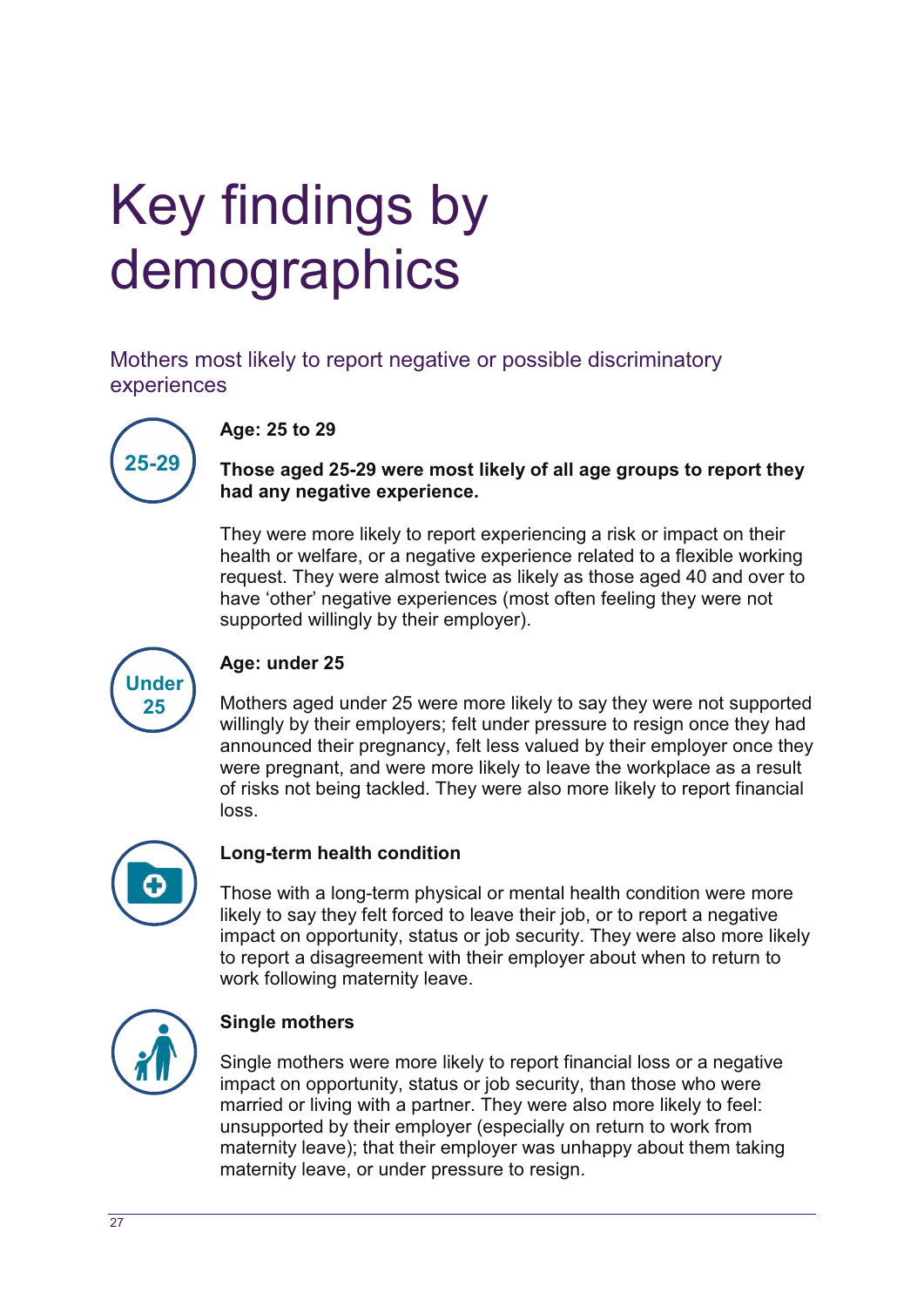<span id="page-28-0"></span>

#### **Ethnic minority**

Ethnic minority mothers were more likely than White British mothers to report financial loss; a negative impact on opportunity, status or job security; or to have had a negative experience related to breastfeeding.

<span id="page-28-1"></span>

#### Length of service

Mothers who had less than a year's service were more likely than average to say they felt forced to leave their job or that they had experienced a risk or impact on their health or welfare. However, those that had worked with their employer for between two and five years were more likely to have said they had experienced a negative or possibly discriminatory impact on opportunity, status or job security, financial loss, or harassment or negative comments.